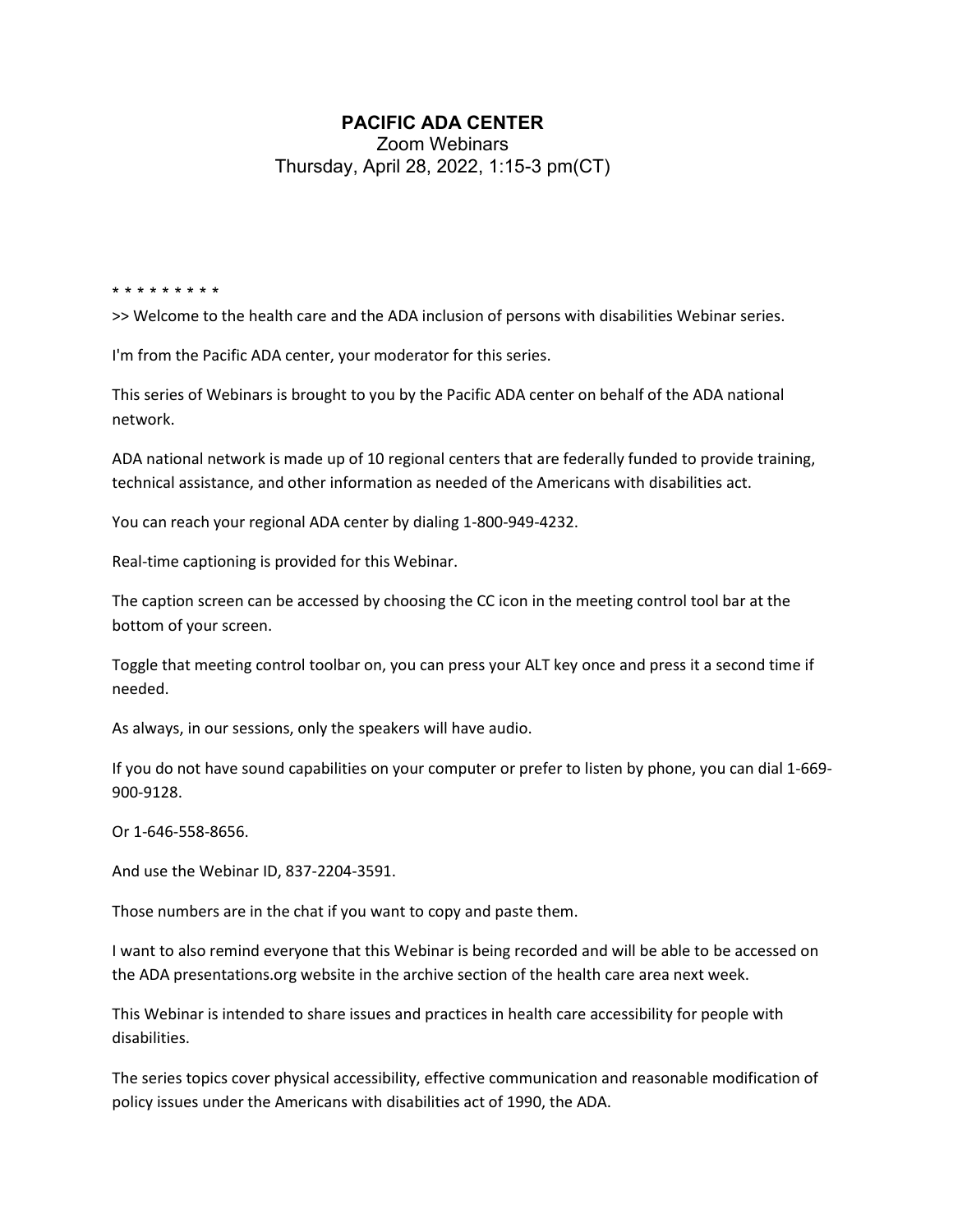Upcoming sessions are available at ADApresentations.org under the schedule tab.

And follow to health care.

These monthly Webinars occur on the 4th Thursday of the month at 2:30 eastern, 1:30 central, 12:30 mountain and 11:30 A.M. Pacific time.

And by being here, you are on the list to receive notices for future Webinars in this series.

Those notices go out two weeks before the next Webinar and open that Webinar to registration.

You can follow along on the Webinar platform with the slides.

You can download a copy of those slides at the health care schedule page at ADApresentations.org.

Those slides will be available probably tomorrow at the moment.

I'm sorry for that.

At the conclusion of today's presentation, there will be an opportunity for everyone to ask questions.

You may submit your questions in the chat area within the Webinar platform and the speakers and I will address them at the end of the session.

So feel free to submit them as they come to your mind during the presentation.

To submit your questions, you can type and submit them in the chat area text box as shown on the screen.

Or if you are using keystrokes, you can press Alt and the key H together and enter your text in that chat area.

If you are listening by phone and not logged into the Webinar, you can ask questions by E-Mailing them to ADAtech at adaPacific.org.

If you experience any technical difficulties during the Webinar, you can send a private chat message to the host by typing in the chat window.

Again, you can type your comment in and hit enter.

If you're using keyboards, again, use Alt and H to access your chat boxes.

You can also contact us by E-Mailing at adatech at adaPacific.org or you can call us at 510-285-5600.

Today's ADA national network learning session entitled "health care and civil rights during the COVID-19 pandemic."

Updates from the HH office of civil rights and the Department of Justice.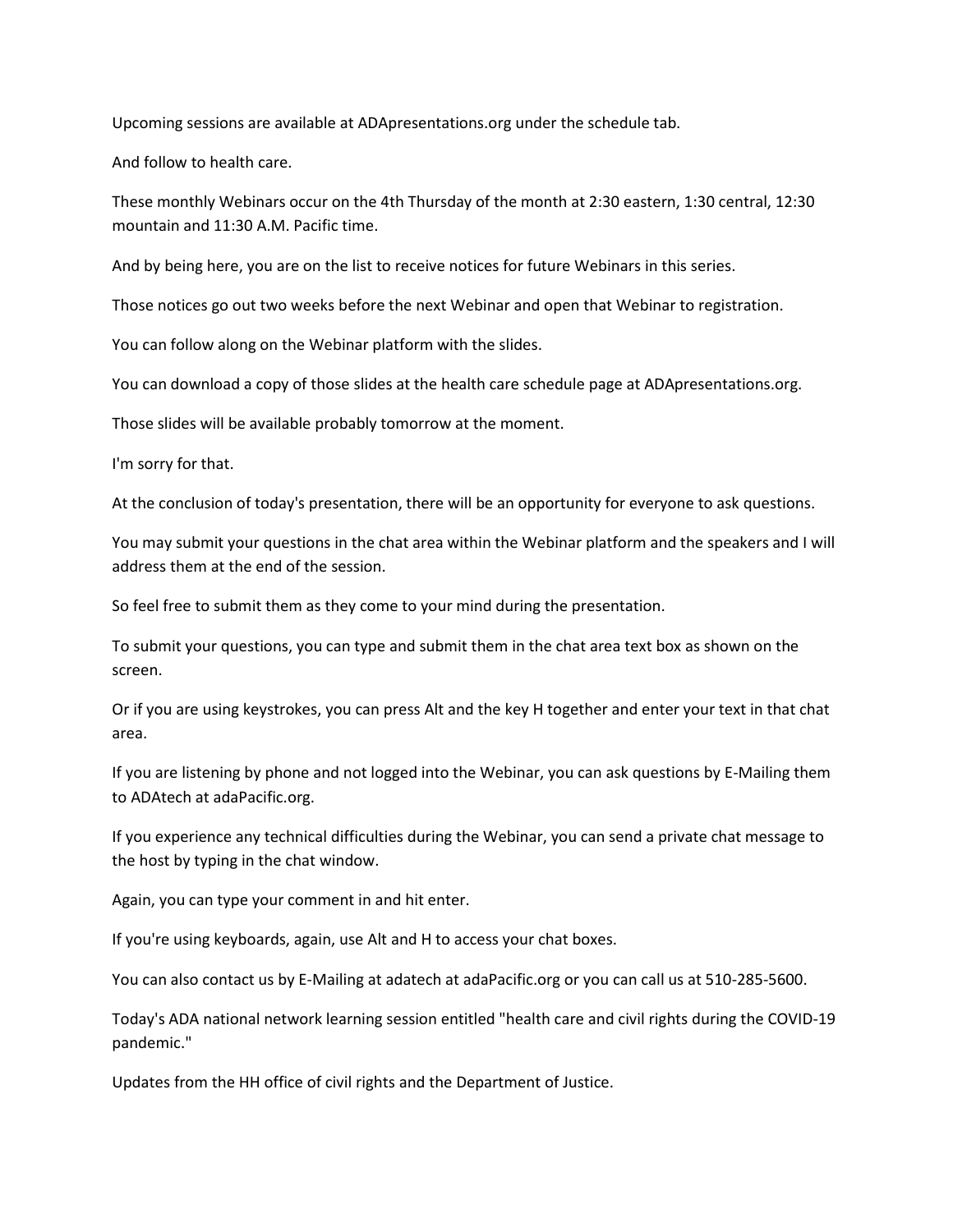People with disabilities have faced a heavy toll in the COVID-19 pandemic compounded by discrimination in the health care system.

This Webinar will discuss recent guidance and enforcement actions from HHS and DOJ including the frequently asked questions or FAQ's for health care providers during the COVID-19 public health emergency.

The guidance on long COVID as a disability under the ADA, section 504 and section 1557.

Disability access in vaccine distribution.

And other critical issues.

You'll be learning more about the application of civil rights prohibiting discrimination on the basis of disability during the COVID-19 public health emergency and health policy issues that impact people with disabilities.

Today's speakers are Molly Burgdorf.

Molly is currently the section chief in the civil rights division of the office of civil rights at the department of health and human services or HHS.

She's an advocate, attorney and woman with disability.

Molly has served as the senior director of rights policy with the arc of the United States, the senior policy attorney at the center for public representation senior advisor with the administration for community living, and the administration on intellectual and developmental disabilities at HHS, among other roles.

John Wodatch is a disability rights attorney with over 50 years specializing in the section 504 of the rehabilitation act.

The Americans with disabilities act and the U.N. convention on the rights of persons with disabilities.

He served for 42 years in the federal government where he authored the government's comprehensive disability rights regulations and created and led the Department of Justice's office in charge of enforcing the ADA.

He is now serving as a senior disability policy advisor at the office for civil rights at the department of health and human services.

And Kathleen Wolfe is a special litigation counsel with the disability rights section of the civil rights division at the Department of Justice.

Member of the disability rights section's senior management team.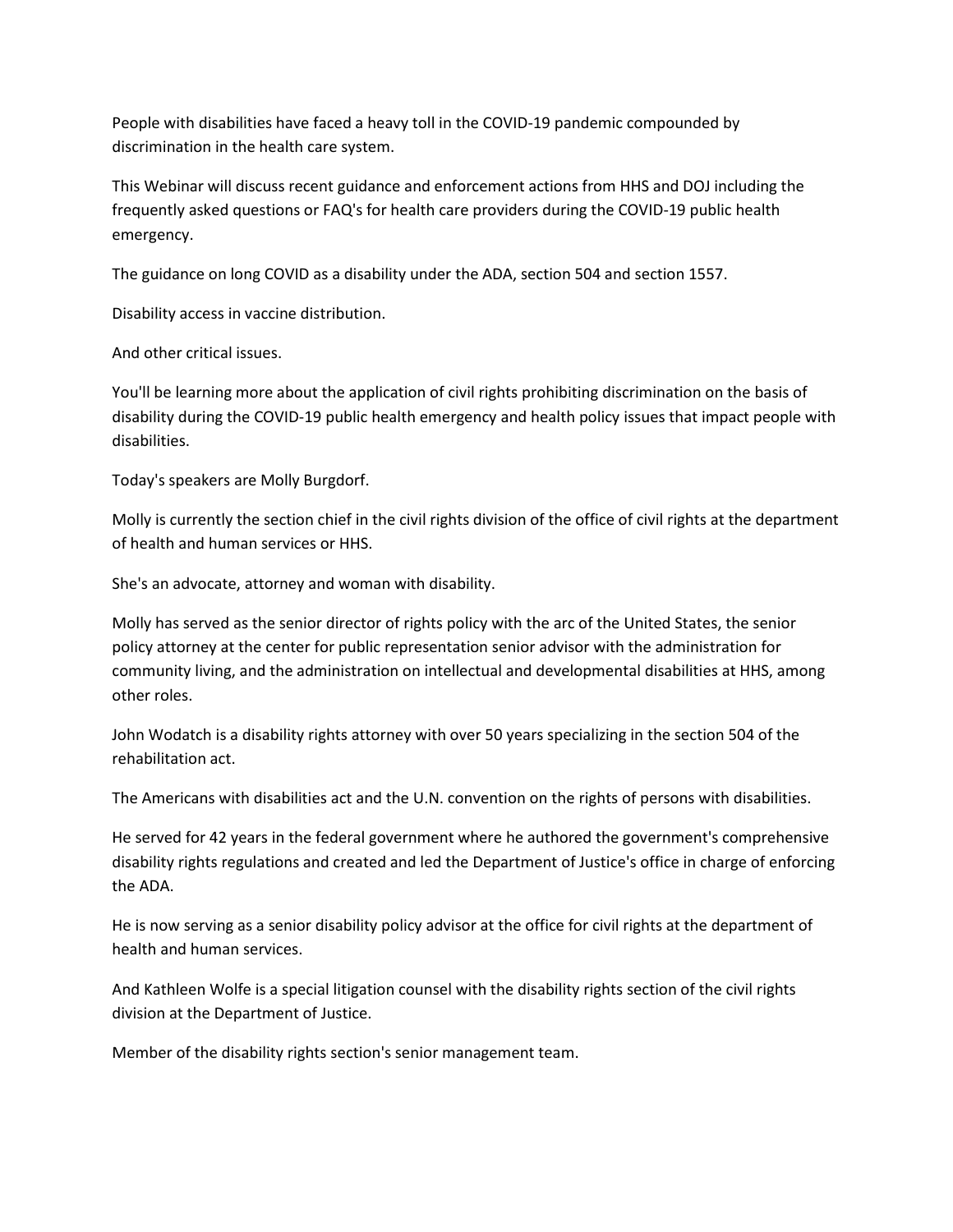Kathleen works with the division's rulemaking and guidance team as well as its enforcement teams litigating under the ADA and section 504.

All right, you three, I will now turn it over to you.

Molly?

>> Thank you so much!

So as he introduced, we'll be discussing this afternoon healthcare and civil rights during the COVID-19 pandemic, updates from the HHS office for civil rights and the Department of Justice.

Next slide, please.

And just to set the table, our agenda will be the introductory remarks that just took place.

And then a series of COVID related guidance and policy by HHS and/or DOJ.

We say and/or because we have issued some guidance jointly.

Followed by COVID related work by HHS and/or DOJ and then an opportunity for you to ask your questions or provide comments.

Next slide, please.

And I should actually introduce myself again as he said, I'm Molly Burgdorf.

I work in the U.S. department of health and human services office for civil rights.

And in case you aren't familiar with OCR, we enforce a number of civil rights law prohibiting discrimination on the basis of race, color, national origin, age, sex, religion and disability.

And also enforce the hippa breach notification rules and today, you'll hear me talking about three laws in particular prohibiting discrimination on the basis of disability.

First, of course, the Americans with disabilities act and particularly title 2 of the ADA.

OCR is a designated agency to investigate complaints of discrimination on the basis of disability by state and local government, health and social service agencies.

If you're wondering about our role specifically on the ADA, we'll be talking about section 504 of the rehabilitation act and section 1557 of the affordable care act.

Which prohibits discrimination on the basis of race, color, national origin, sex, age or disability in certain health programs or activities.

So we're going to delve into these specific COVID-related guidance and policy materials specifically.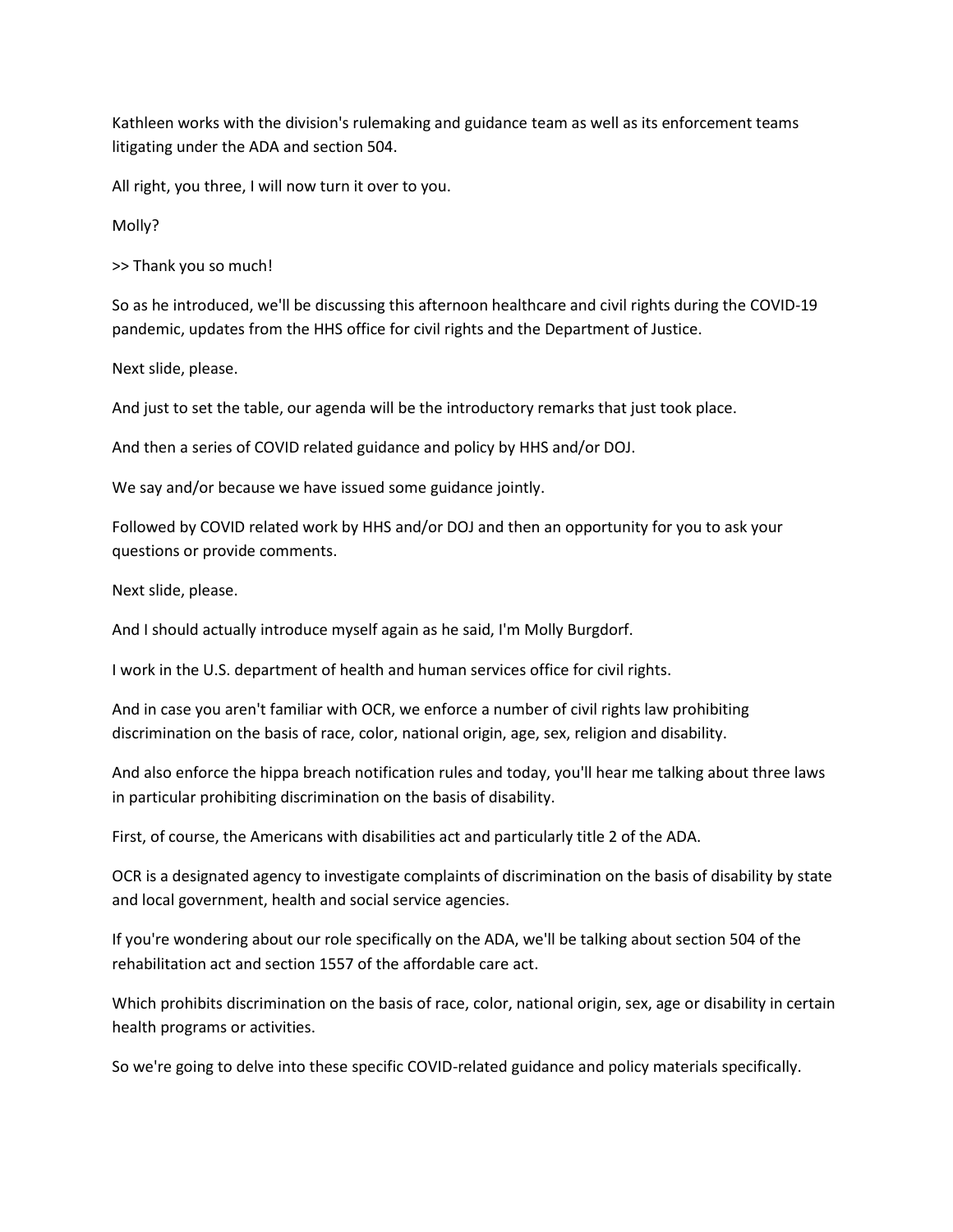And of course, this is just a SNAPshot of some of the most recent work that we've been doing at our agencies related to COVID and disability issues, and there's a number of other disability-related guidance and, of course, civil rights enforcement guidance.

And we can share the general links to an archive of those resources as well.

But we thought this would be the most useful for current purposes.

Which include the FAQ is for healthcare providers during the COVID-19 public health emergency that just issued in February, just a few months ago.

Followed by the long COVID guidance issued by HHS and DOJ last July that they will be presenting on.

And a related fact sheet on disability access and vaccine distribution which we issued in April of 2021.

And we'll be sharing a little more detail about what these documents are, and what they cover.

And how they may be useful to you, so next slide, please.

So we're starting with the FAQ's for health care providers during the COVID-19 public health emergency which, as I mentioned, HHS issued and specifically covers protections for people with disabilities under 504 which is typically read by courts in conjunction with the ADA as well as section 1557.

So what is this guidance and why did we issue it?

Well, it's intended to provide information for healthcare providers so that they understand that civil rights protections continue to apply during the public health emergency so they can understand the rights of qualified individuals with disabilities who are protected under these laws.

And we wanted to be sure that entities providing services such as hospitalizations, long term care, intensive treatments, and particularly critical care services that have been important during COVID such as oxygen therapy and mechanical ventilators understand that the civil rights laws apply to them and what that means.

So next slide, please.

The FAQ's cover a few specific areas.

Particularly standards of care, visitation policies and testing and contract tracing programs.

And I'm going to start with the application to crisis standard of care plan.

Crisis standards of care plans typically help hospitals and other healthcare entities triage scarce resources in times of crisis or public emergency.

And what we wanted to help providers understand is that when they are allocating scarce resources or care during a public health emergency, they have to still take into account how these protections against discrimination apply.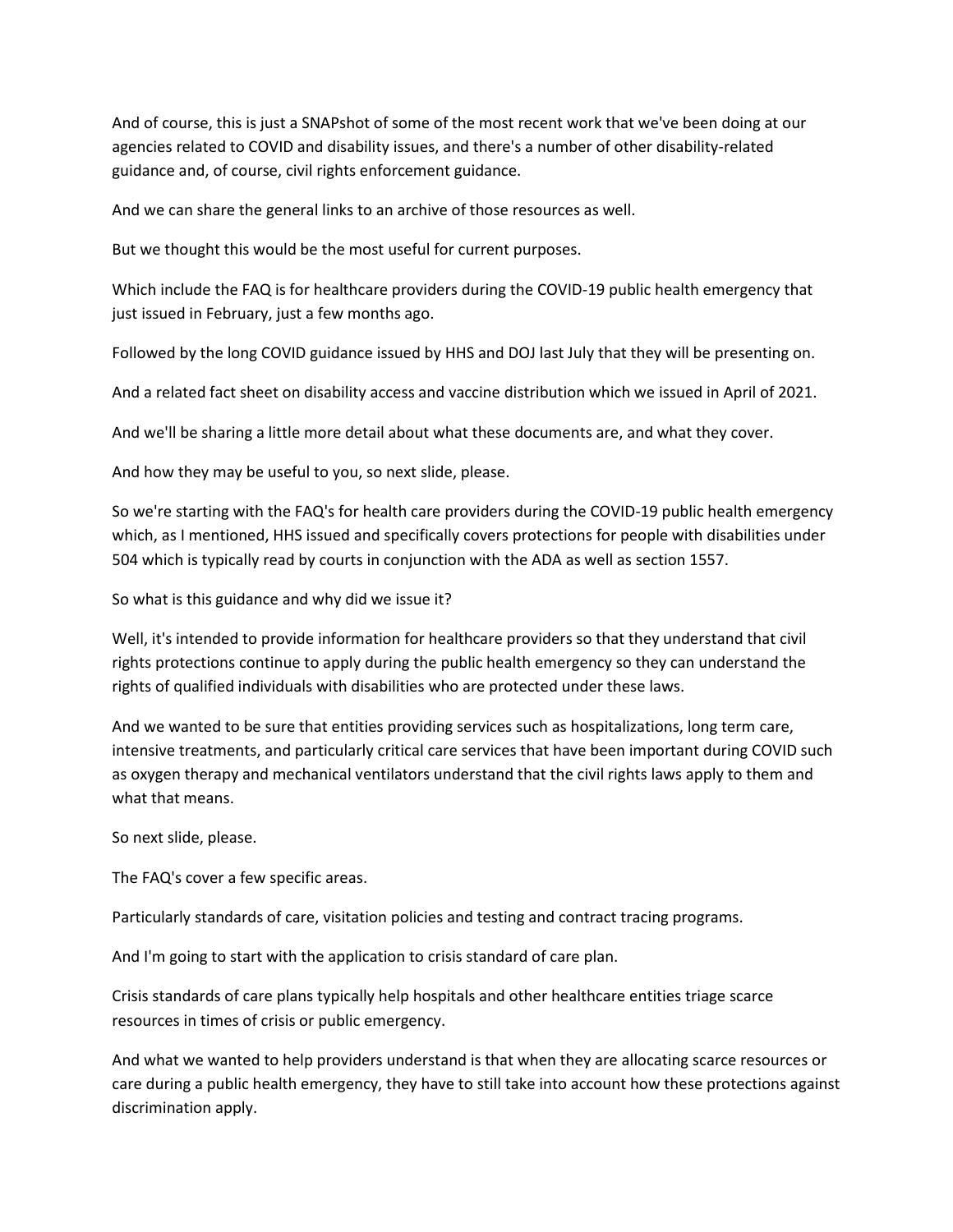So, for example, when analyzing the patient's ability to benefit from the treatment that is sought, they must do so in a way that's free from stereotypes and bias about disability.

And that includes prejudicial preconceptions and assessment of quality of life or judgment about a person's relative worth based on the presence or absence of disabilities.

And that also means they are not prohibited to make categorical exclusions on the basis of disability.

For example, if a person -- hospital can't have a categorical exclusion, denying life saving care to people with down's syndrome based on a judgment people without down's syndrome would be a greater benefit to society or experience a richer or fuller life than people without down's syndrome.

Or in resource allocation decisions, they have to be based on current medical knowledge or the best available objective evidence regarding effectiveness of treatment.

So, for example, a hospital can't deny care during the public health emergency based on the idea that the care is unlikely to be effective for a particular patient unless it's specifically based on analyzing that patient's ability to respond to that treatment being sought.

So a person's disability or pre-existing diagnosis should not form the basis for a decision regarding the allocation of scarce treatment unless that specific underlying condition is so severe that it would prevent the treatment sought from being effective or would prevent the patient from surviving until discharge from the hospital or shortly thereafter.

So to bottom line that, there are a few limited situations where a hospital or provider can take into consideration a person with disabilities and how it might play out to the effectiveness of treatment, but it's only in a very limited category.

And it can't be based on long term guess about the life expectancy of a person in the long term.

We also talk about the need for reasonable modifications for people with disabilities and crisis standards of care.

So, for example, in using an assessment tool, a hospital can't unnecessarily screen out or even use a tool that tends to screen out people with disabilities from having the opportunity to benefit from an aid or service and may need to make reasonable modifications and the use of the assessment tool unless doing so would cause a fundamental alteration or impose an undue burden.

And as an example, this is a real life example, providers in part of their decision making process of allocating resources were using a scale that considers motor, eye and speech abilities.

And, for example, somebody with cerebral palsy may have difficult speaking or moving as part of the underlying disability, but that's not the condition that has them seek treatment for COVID.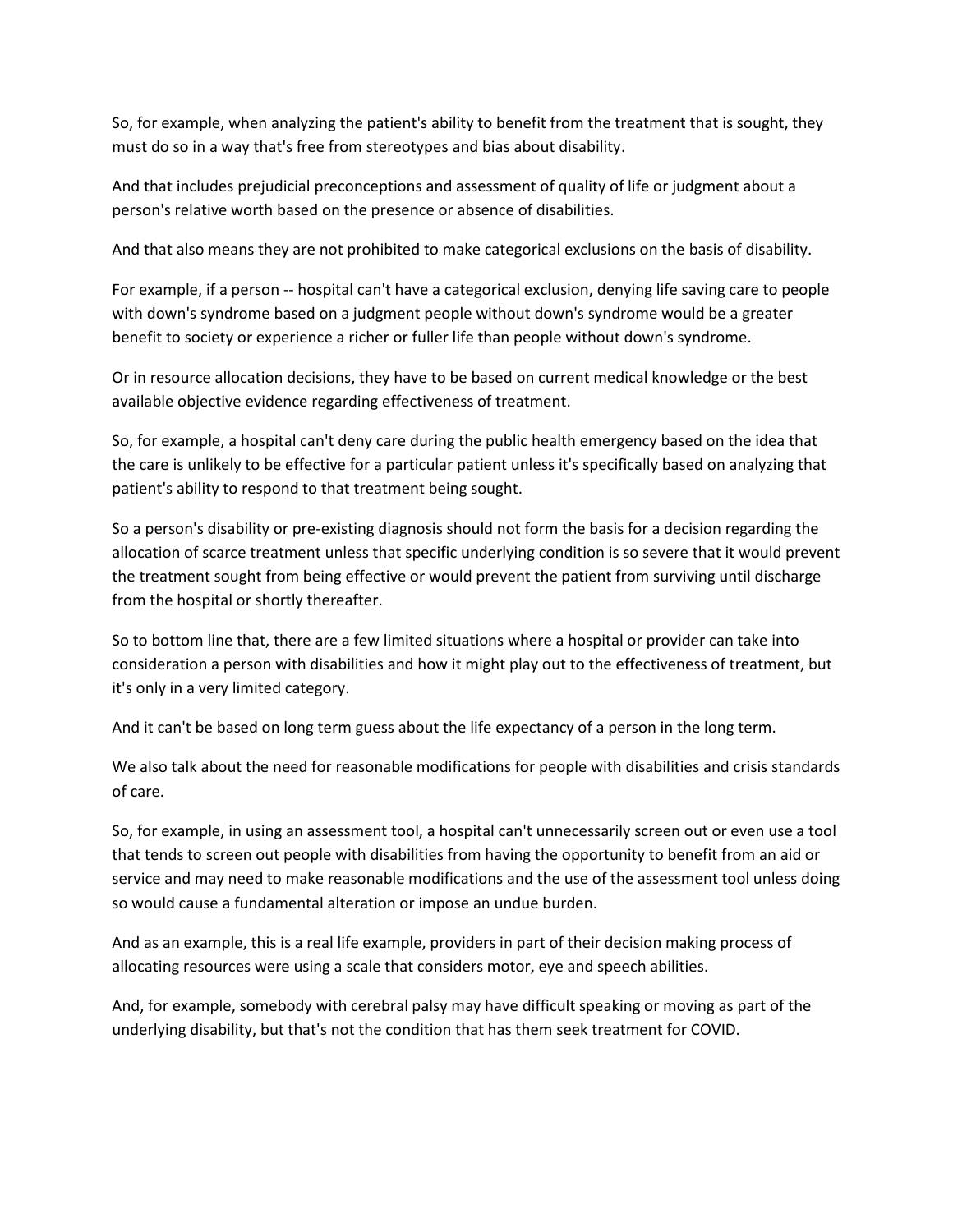It's to ensure that a person's pre-existing condition or disability and the symptom of that condition or disability are not considered when using this tool, this Glasgow coma scale to consider whether the person qualifies for treatment.

And the usual protections and defenses of fundamental alteration or undue burden do apply in these situations.

We always want to highlight providers there is a limit to these requirements.

However, they are incredibly important and they must be first and foremost when these decisions are being made particularly for people with disabilities.

The guidance then goes on to pose a series of pointed yes or no questions and essentially these are to help health care providers understand what is prohibited.

So spoiler alert, the answer to all the questions is can I do this?

And the answer is no.

So, for example, I'm a health care provider and I'm concerned that an individual with a disability or an individual likely to have a disability after treatment will have a lower quality of life.

Than a person without disability who also requires treatment.

Can I take this into account in prioritizing the health care or services to provide to a person with a disability?

The answer is no.

As we discussed already, these types of decisions can't be based on stereotypes, preconceptions, prejudice or generalization about the relative worth or quality of life or value to society of a person based on his or her disability preor post treatment.

And there's a number of questions along those lines.

I'm happy to discuss those at greater length, but there's more to this guidance and there's more to cover here.

So I'm going to keep moving to the next slide, please.

Which is where the guidance gets into discussing applications of visitation policies.

Oh, I'm sorry.

Can you go back a slide, please?

Oh, no, I'm sorry.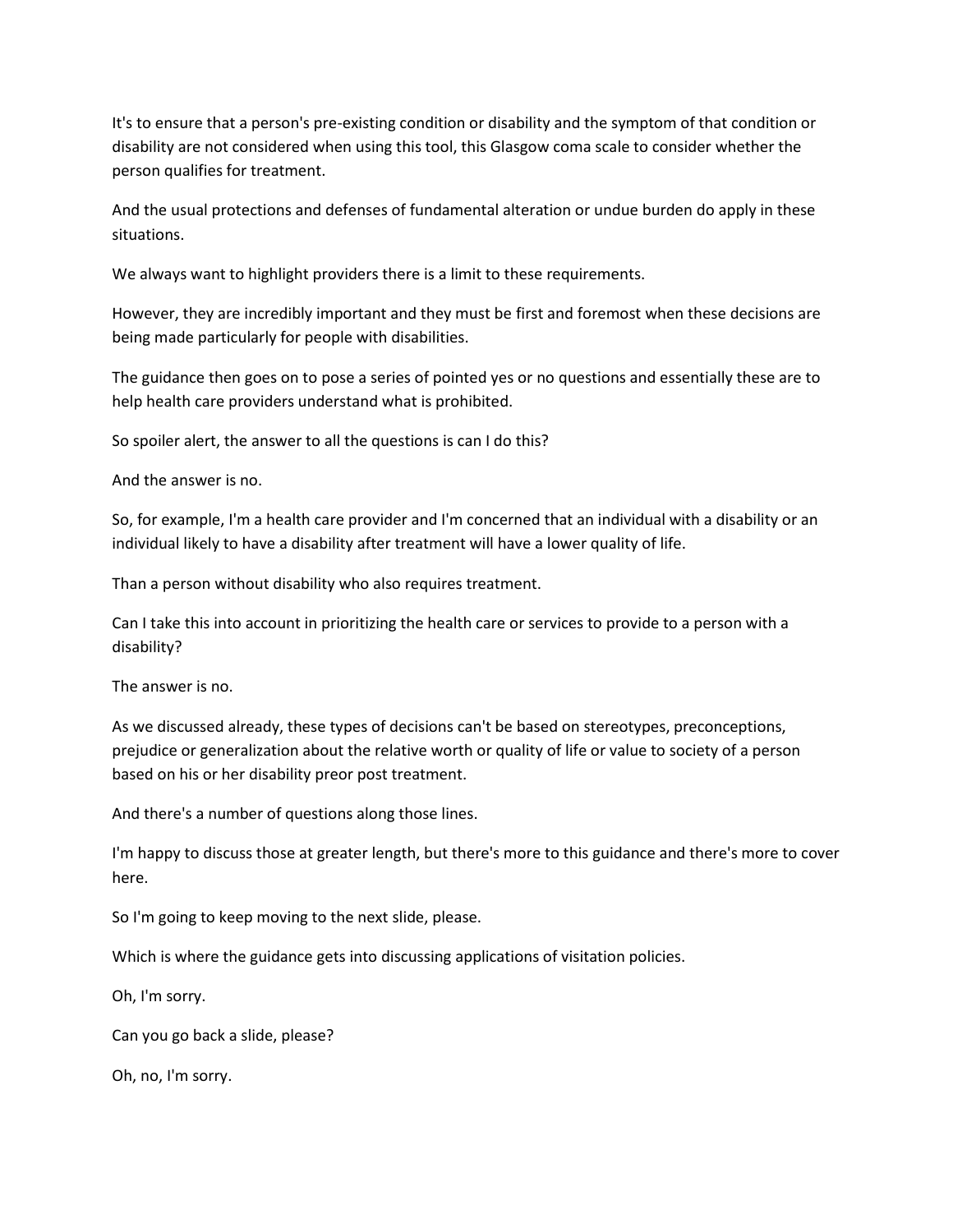Still go ahead, please.

We're past the application of crisis standards of care and going to application of visitation policies.

Great, thanks.

So we talk about in the guidance, the necessity to provide reasonable modifications to visitation policies.

So -- and this comes up actually you'll see in several of the pieces of guidance that we're talking about today because initially, in the COVID-19 era, healthcare providers to try to keep everybody safe, wanted to prohibit everybody but the affected person from being admitted to a facility or an activity or program.

But people with disabilities sometimes do require reasonable modifications to those types of programs to receive services that's equal to other people.

So may need a support person to be admitted to a facility or other types of modifications to these visitation policies to make sure that people are receiving equal access, and we do flag in the guidance that providers can put in place legitimate safety requirements.

But those have to be based on actual risks, not mere speculations, stereotypes or generalizations about people with disabilities.

And on the flip side, government entities can require a support person or interpreter even where there has been a modification to the visitation policy to comply with safety requirements such as requiring them to participate in temperature checks or other screening measures or requiring them to use personal protective equipment and they can refuse entry to those who fail to meet these requirements.

We also talk about the effective communication requirements that are still in force so that people with disabilities have to receive communications that are as effective as communication with others and this includes providing appropriate purposes where necessary to provide equal opportunity to participate from and benefit from COVID-19 treatments.

And we include the specific examples of what that may mean.

Hopefully, these are types of making information available that folks are familiar with.

But we're talking about accessible to information technology, braille, large print materials, audio descriptions, sign language interpreters, telecommunications relay services, video relay services, video remote interpreting and other tools to facilitate effective communication.

And then finally, we talk about the category of guidance covering application to the testing and contact tracing programs.

We flag that effective communication requirements still apply in those circumstances and we want to make sure that the programs understand that they have to be usable by individuals with disabilities and so the covered entity has to comply with applicable accessibility standards.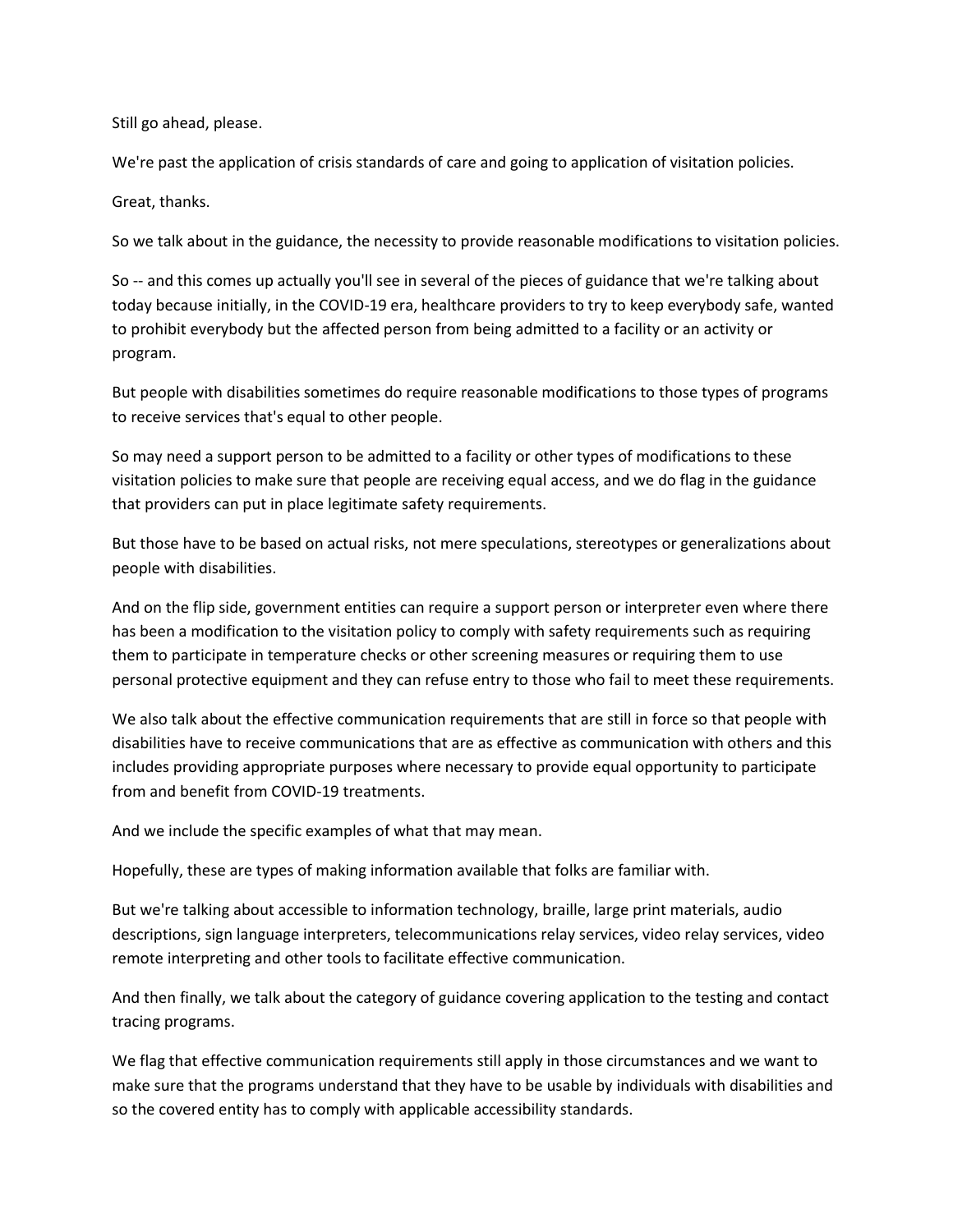And that may mean, for example, where an indoor vaccine or testing site is not accessible, the covered entity should consider offering mobile testing services for individuals with disabilities who are not otherwise able to obtain testing.

Or reasonable modification to policies, practices and procedures may be necessary to permit people with disabilities at higher risk of contracting COVID-19 or at increased risk for severe illness or death to be able to safely access these services.

So this could include, for example, allowing individuals to enter our facility at a time or through an entrance that would reduce their contract with others.

And we do once again flag that these types of modifications aren't required where they would constitute a fundamental alteration of the program or service.

Or impose an undue financial administrative burden.

And I think much more to say on these FAQ's because it was the summation of a lot of what we have seen in complaints received where folks, unfortunately, were facing discrimination from healthcare providers during public health emergency.

And we're having to talk more about it at length in the Q&A.

Next slide please.

I'll turn the conversation to my colleague, John Wodatch.

>> Thank you very much, Molly.

I'm delighted to be with the ADA national network and all of you once again.

And good afternoon and I believe probably good morning and aloha to some of our participants as well.

I'm going to talk about one guidance document, the guidance on long COVID as a disability under the ADA section 504 and section 1557.

This is a document that is a joint document between the Department of Justice and the department of health and human services.

And you can find it on the websites of each of our agencies.

And it's dealing with long COVID and why did we do this?

At the beginning, this came out on the anniversary of the ADA last year.

And it was in response to a lot of the questions that were coming up about long COVID.

People didn't know what it was.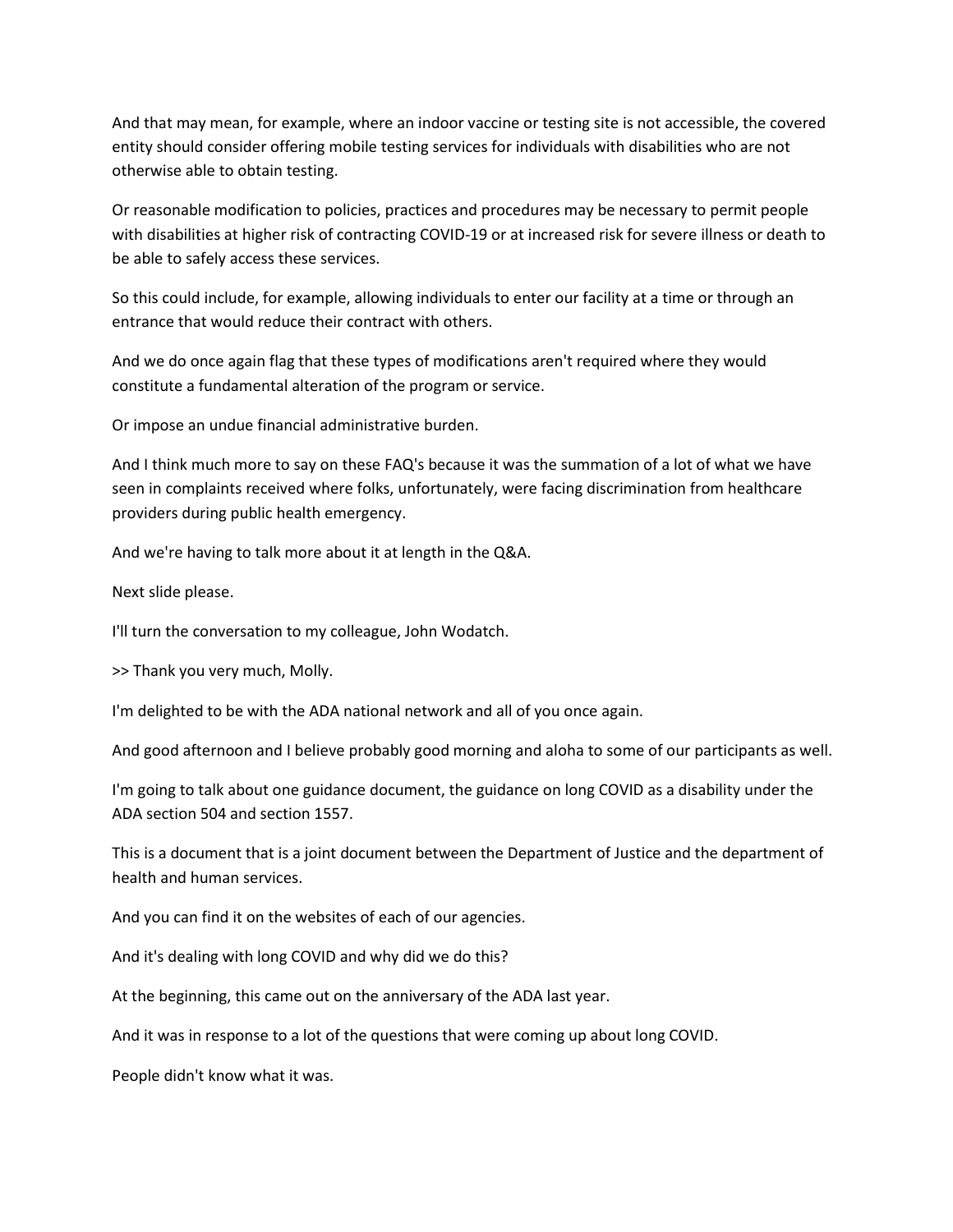The CDC and the department of health and human services is analyzing it.

They continue to do this.

It's a new condition.

Much is unknown about it.

So we were trying to bring some certainty to the question, can someone who has long COVID be protected by our civil rights laws?

So the first question is what is long COVID?

And we rely on our healthcare professionals for definitions and really long COVID is a range of symptoms that can last weeks or months after a person has been infected with the virus that causes COVID-19.

So what are some of these symptoms?

And there's quite a laundry list.

It's tiredness or fatigue.

Difficulty concentrating or thinking which I think people now understand and know is brain fog.

Shortness of breath or difficulty breathing.

Having a headache, dizziness when you're standing.

A fast beating heart.

Heart palpitations, that range of conditions.

Chest pain, continued cough, joint or muscle pain.

Depression and anxiety.

Fever, and the loss of taste or smell.

So the main point of this document and it reduces itself to this notion is long COVID can be a disability under these laws.

And it would be a disability if it substantially limits one or more of major life activities of a person.

Keep in mind that the guidance that we're talking about only deals with actual disability, the first prong, if you look at the extended definition under 504 and the ADA.

And it is the guidance is under title 2 and 3 of the ADA under section 504.

And under 1557 of the patient protection and affordable care act.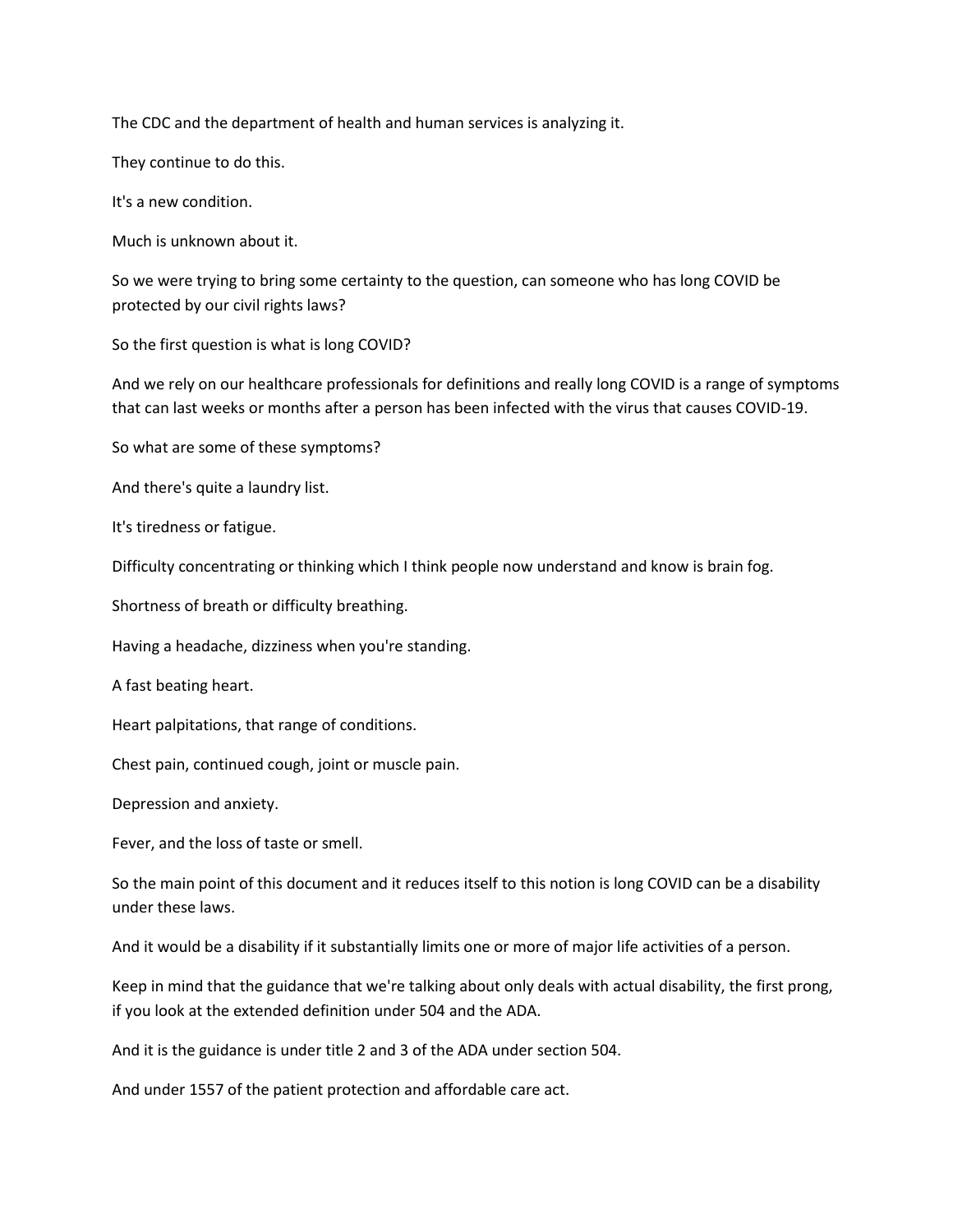It does not address employment discrimination or title 1.

That is a separate issue.

And you can get guidance on that from the EEOC.

Basically, what the document does is apply the statutory definition of disability to what we know about the condition known as long COVID.

So the first step in this is that long COVID is a physical or mental impairment.

So what are the impairments?

It can be lung damage, heart damage, damage to the circulatory system, lingering emotional illness as well.

These are all impairments.

The next issue, though, under the ADA and 504 is does this substantially limit one or more of a person's major life activities?

And when we're looking at substantially limits, keep in mind that the ADA amendments act of 2008 clarified the thinking on the subject and so substantially limits is to be construed broadly and should not demand extensive analysis.

It doesn't require something to be long term or permanent, and keep in mind especially it doesn't have to be determined -- it can be determined without regard to medication, treatments or any other kinds of ameliorating conditions or devices.

OK, let's go to the next item, please.

So here, we have some examples of the diverse ways that long COVID can become a disability.

So first example here, person who has long COVID and they have lung damage.

OK, so there is the physical impairment.

Does it substantially limit a major life activity?

And so here, we're looking at the person's respiratory function which is a major life activity.

And you have shortness of breath or fatigue and the related effects.

These can be a substantial limitation.

And therefore, if they are, if you do an analysis and they are for people with long COVID.

Someone with intestinal pain, vomiting nausea that have lingered for a long time, for months, is really substantially limited in the gastrointestinal function.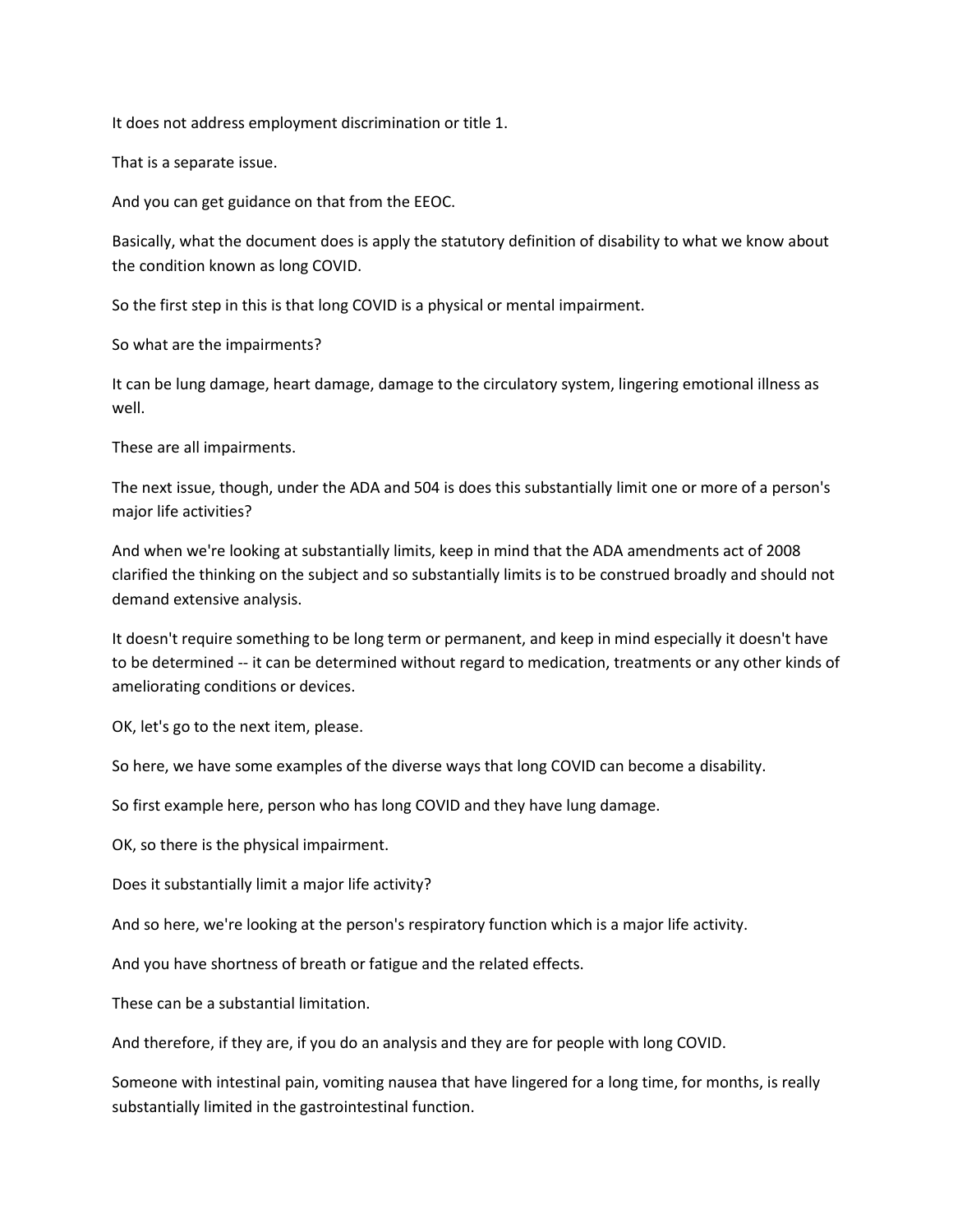Another example here that deals with brain fog and the -- you have memory lapses or difficulty in thinking or concentrating.

So this is also a person with long COVID.

These are examples of how you would apply the symptoms and apply them in terms of what is the limitation.

Is it substantial?

What is the major life activity that is applied?

Question is long COVID always a disability.

And the answer is no.

It's not always a disability.

You have to do the individualized assessment that is implied here.

You have to look at the impairment and what is the major life activity?

Is it substantially limited?

Keep in mind, also, that we are dealing with a new condition, long COVID is a new condition.

We are really still learning about it.

And we'll have to be aware, we'll have to keep following the CDC and the academic research.

And action that occurs as we go on.

Next slide, please.

So what does this mean?

Clearly, if someone has long COVID as a disability, they are protected.

It qualifies them as a disability, and they have the same protections as any other person under the ADA section 504 or section 1557.

And I think what's most important is that, therefore, brings about the obligation to make reasonable modifications to policies, practices and procedures unless it's a fundamental alteration.

So entities covered by title 2 or title 3 or entities receiving federal funds under section 504 or 1557 have an obligation to make reasonable modifications.

And there's some examples here that are very helpful.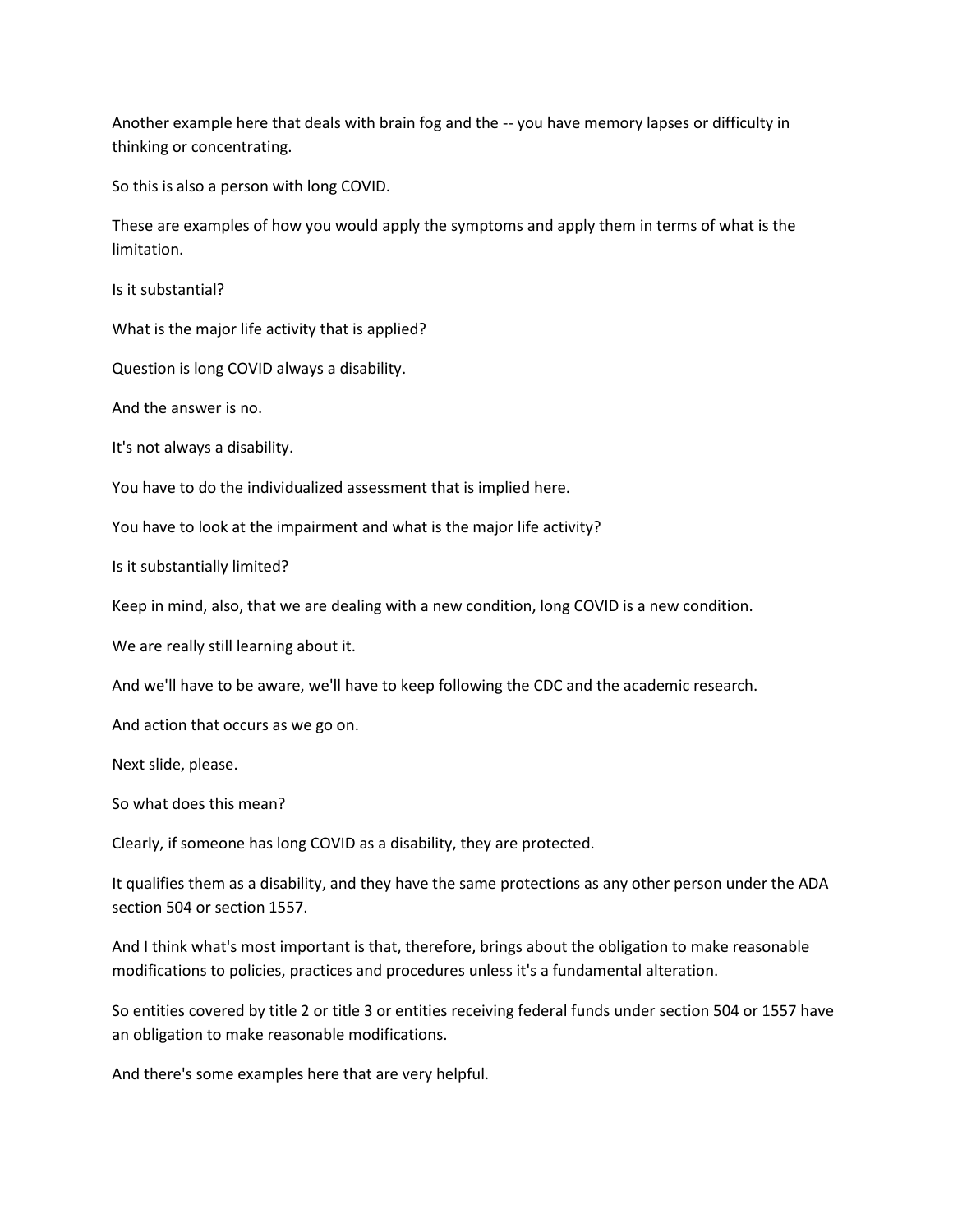You have a student who has difficulty concentrating.

It's long COVID.

They may need additional time on an exam.

I think that's fairly straight forward.

It's similar to other areas, other types of disabilities.

It applies in the same way for someone with long COVID.

Someone who find it tiring to stand in line can seek a reasonable modification some place to sit down and maybe sitting down inside as opposed to outside location.

And without losing their place in line.

So you can think about this if you're talking about voting as an activity that is covered.

You might be getting a license renewal at the DMV.

Any place you have a line, it can be at a title 3 entity that is a concert.

You're waiting in line in the ticket line and it is incredibly long.

These are areas where reasonable modifications can be triggered.

And the last example here is getting refuelling assistance at a gas station.

Clearly, a customer will prevent them from getting out of the car and pumping gas.

This is similar to the kind of reasonable modification that is available.

Let me conclude by at least mentioning some resources.

I think they will be put in the chat.

There's a CDC document that provides a CDC website really that provides updated information about long COVID.

And there will be a site to that, and there's also an ACL document, ACL, I'm sorry.

The administration for community living, at the department of health and human service has a document called "how ACL's disability and aging networks can help people with long COVID."

And that information has been put up in the chat.

And keep in mind, also, if you -- if a person who has long COVID feel they have been discriminated against under the statutes, they can file a complaint with the Department of Justice.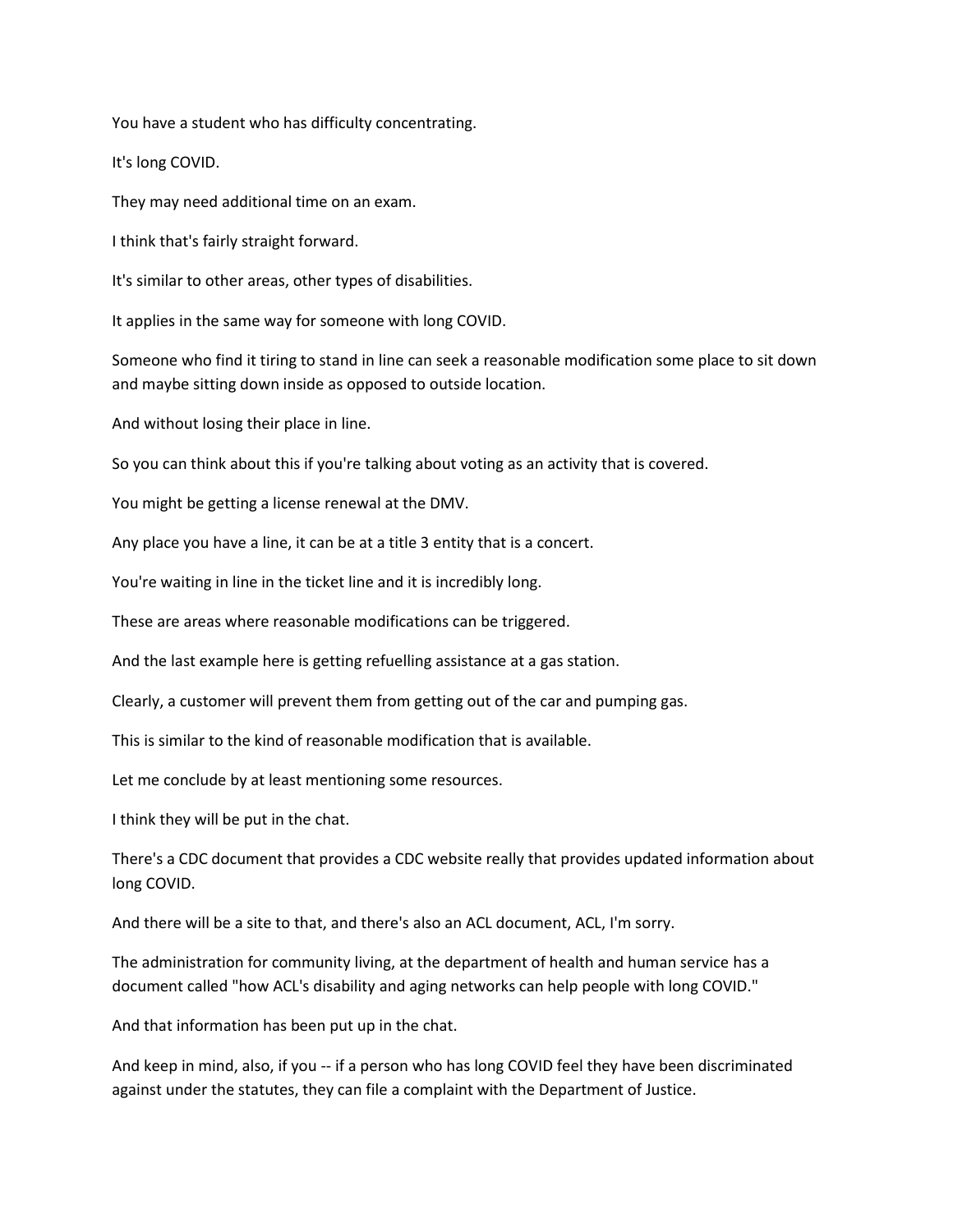Or they can file a complaint with the department of health and human services.

And that is it for long COVID.

I think I now turn this over to -- do I turn this to Molly?

Or do I turn this over to Katie?

>> It's Molly and me again.

>> OK!

>> Please.

>> All yours.

Thanks.

>> Thank you, John.

So we're just flagging two additional resources on COVID and specifically access to COVID vaccinations for people with disabilities that HHS issued in April of 2021.

So why did we put these out?

There was a push from HHS to develop resources to help states vaccination providers and other leading COVID-19 response activities to improve access to people with disabilities and older adults.

And the purpose of these types of resources is to clarify the legal requirements, illustrate some of the barriers to vaccine access faced by people with disabilities and provide strategies and examples of how to enschourek -- ensure accessibility.

The guidance outlines legal standards for the federalsivity rights law providing concrete examples of the application of legal standards in the context of the COVID-19 vaccine programs.

And this particular piece of guidance goes through the general prohibition against discrimination and then talks about some specific examples and and one here, it talks about discrimination and criteria are methods of administration of vaccines.

And specifies that a covered entity may not use criteria or methods of administration that have the effect of subjecting individuals with disabilitys to discrimination on the basis of disabilities.

A mouthful.

But as an example, what a provider should not do is, for example, include an inflexible requirement that people have to perform certain tasks for themselves as part of the process of receiving the vaccine.

For example, requiring that they complete paperwork at the vaccine site while standing up.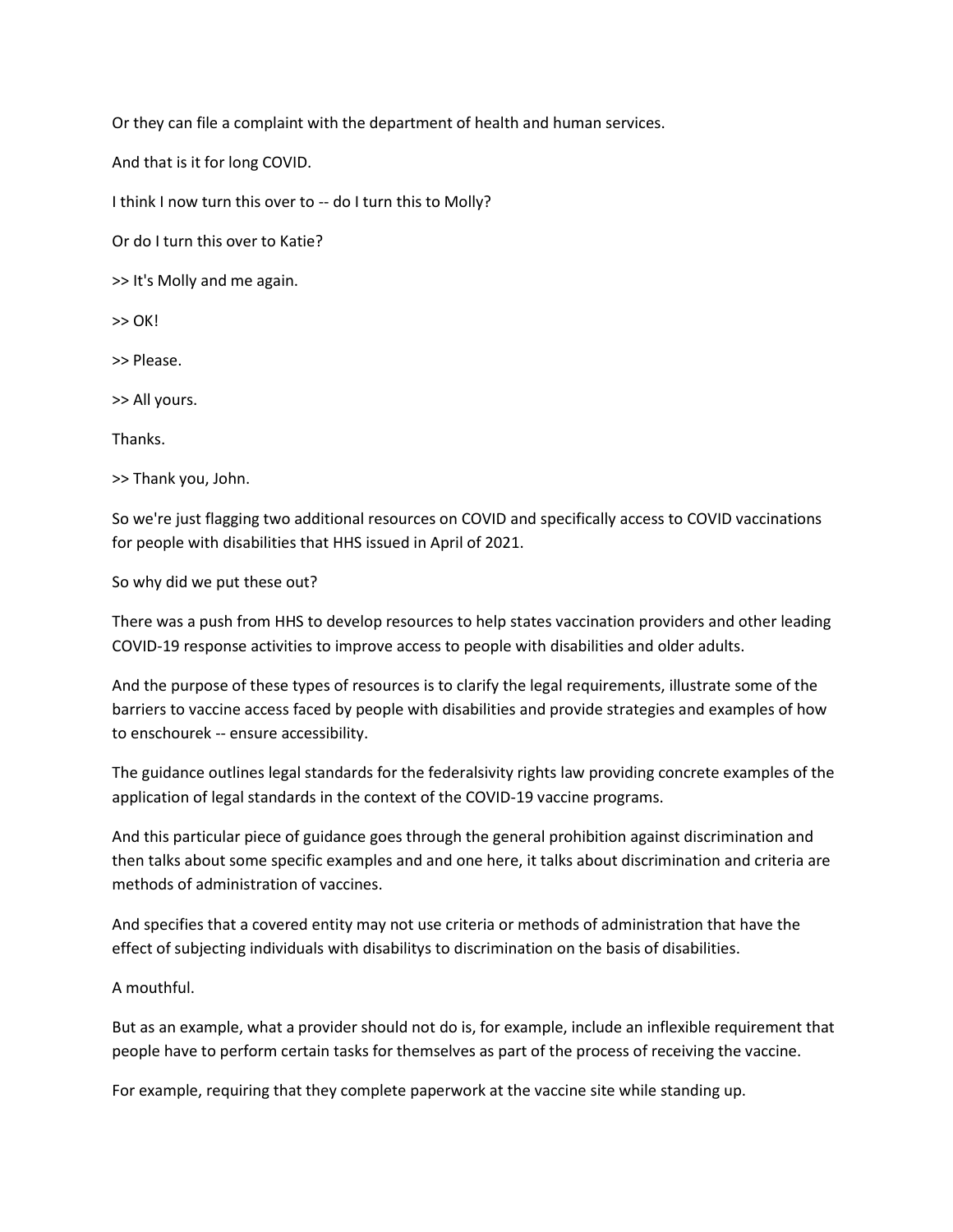Or require them to roll up their own sleeve to get vaccinated which could have a discriminatory effect on people with disabilities.

And there's a related fact sheet that we flagged here which also includes, and it's a shorter and sort of more boiled down version for providers about what's required in disability access and vaccine distribution.

And it touches again on the need to eliminate discriminatory barriers through requirement to provide effective communication and I think includes hopefully helpful best practices.

So, for example, in ensuring program access, the fact sheet suggests as a best practice, a covered entity may wish to locate vaccination distribution sites in areas accessible to communities with limited transportation options.

And gives some examples of how to do that, how to conduct that outreach.

And the idea to consider partnering with local organizations that serve people with disabilities in order to facilitate acceptable communication.

So it's strategies to build in at the front end to ensure the people with disabilities have access in the vaccine distribution rollout.

Next slide, please.

We wanted to be sure before we left the HHS resources around vaccination and testing to offer a specific very concrete practical example of how that HHS is trying to improve and facilitate this work to ensure that people with disabilities are included.

And the administration for community living actually in partnership with the centers for disease control and prevention, have developed this dial, the disability information and access line.

Which is available to help people with disabilities get vaccinated and access COVID-19 tests.

And the purpose of COVID -- no, the purpose of DIAL is to help people with disability find the vaccine locations.

Help connect people with available testing options including help ordering free at-home test kits the program.

Assisting with making vaccination appointments and connecting callers to local services.

And we included the information of how to contact DIAL here.

The number is 888-677-1199.

The hours are Monday through Friday 9:00 A.M. to 8:00 P.M. eastern.

And you can also E-Mail DIAL at usaginganddisability.org.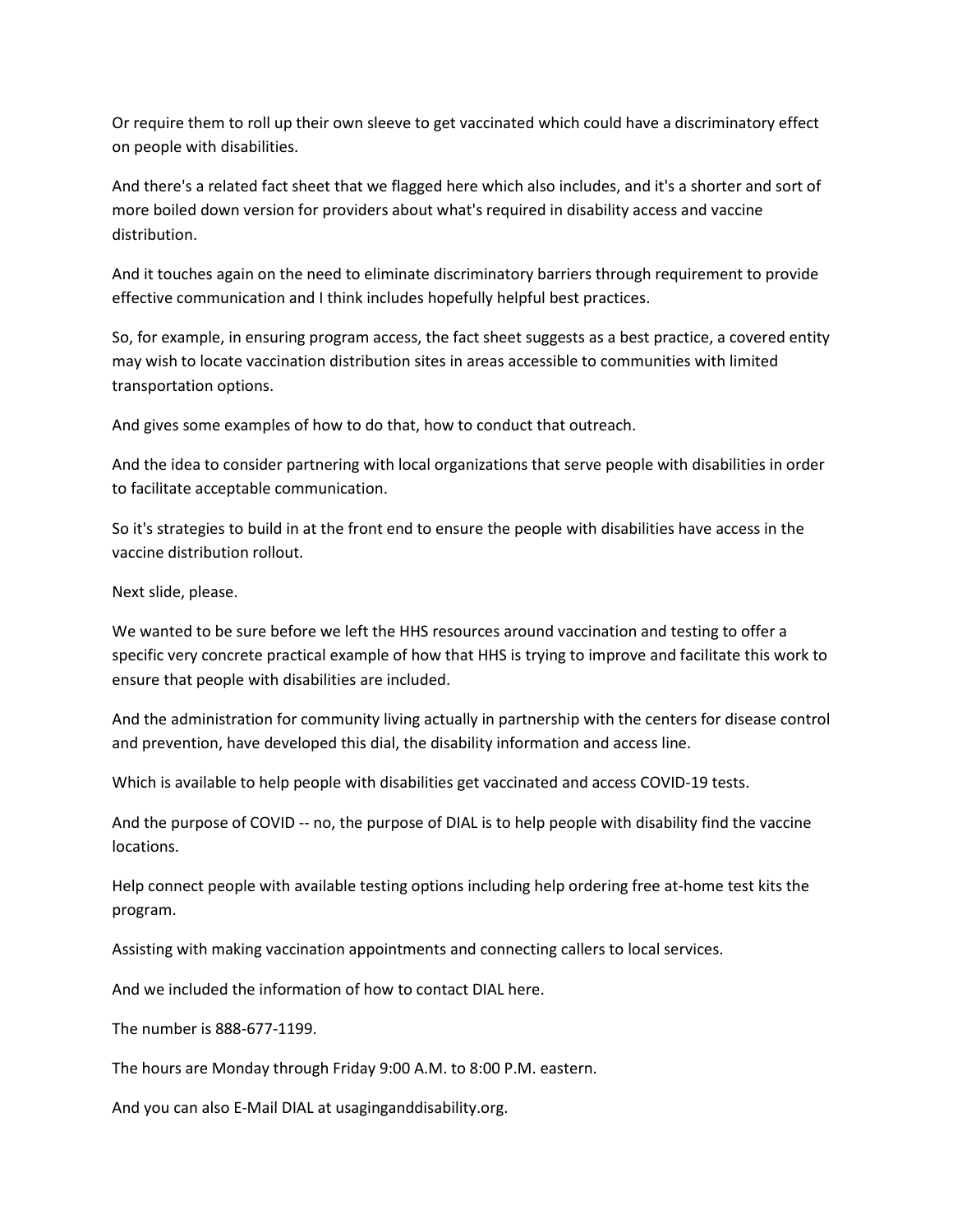And we can drop that information in the chat as well.

But for your awareness, DIAL accepts calls from anyone including people who are deaf or hard of hearing.

They're able to use relay services.

They're trained to work with people with various communication abilities.

And can spend as much time as needed to ensure effective communication.

So if you're looking for ways to access these services specifically, vaccination and COVID tests, it's a resource that HHS has developed specifically to support the needs of people with disabilities.

Next slide, please.

So we're now into some of our work.

We do compliance in addition to enforcement.

And what we had seen since the beginning of the COVID public health emergency is alleged discrimination in the implementation of crisis standard of care plans.

So I talked about this a little bit with the disability FAQ's.

The disability FAQ's, in part, were our effort to collect together our best recommendations where we're seeing ongoing discrimination in the COVID public health emergency and try to provide information for healthcare providers so they could understand the requirements, what they aren't allowed to do.

And also, to help people with disabilities to understand their rights.

And I'm just going to get into a little bit of the actual work we did to resolve the complaints we got around the crisis standards of care.

As I mentioned over the course of the COVID-19 public health emergency, a lot of states, regions and provider organizations and hospitals adopted crisis standards of care guidelines which are issued to reflect the changes between usual healthcare operations and the level of care that it's possible to deliver in a public health emergency.

As a result of a number of complaints that we received and requests for technical assistance, OCR worked with states and other entities to address crisis standard of care plans and standards.

So we received a lot of complaints.

We tried to work with folks in states because that's also one of the faster ways to get these types of issues resolved.

And ween -- ended up working in a number of states.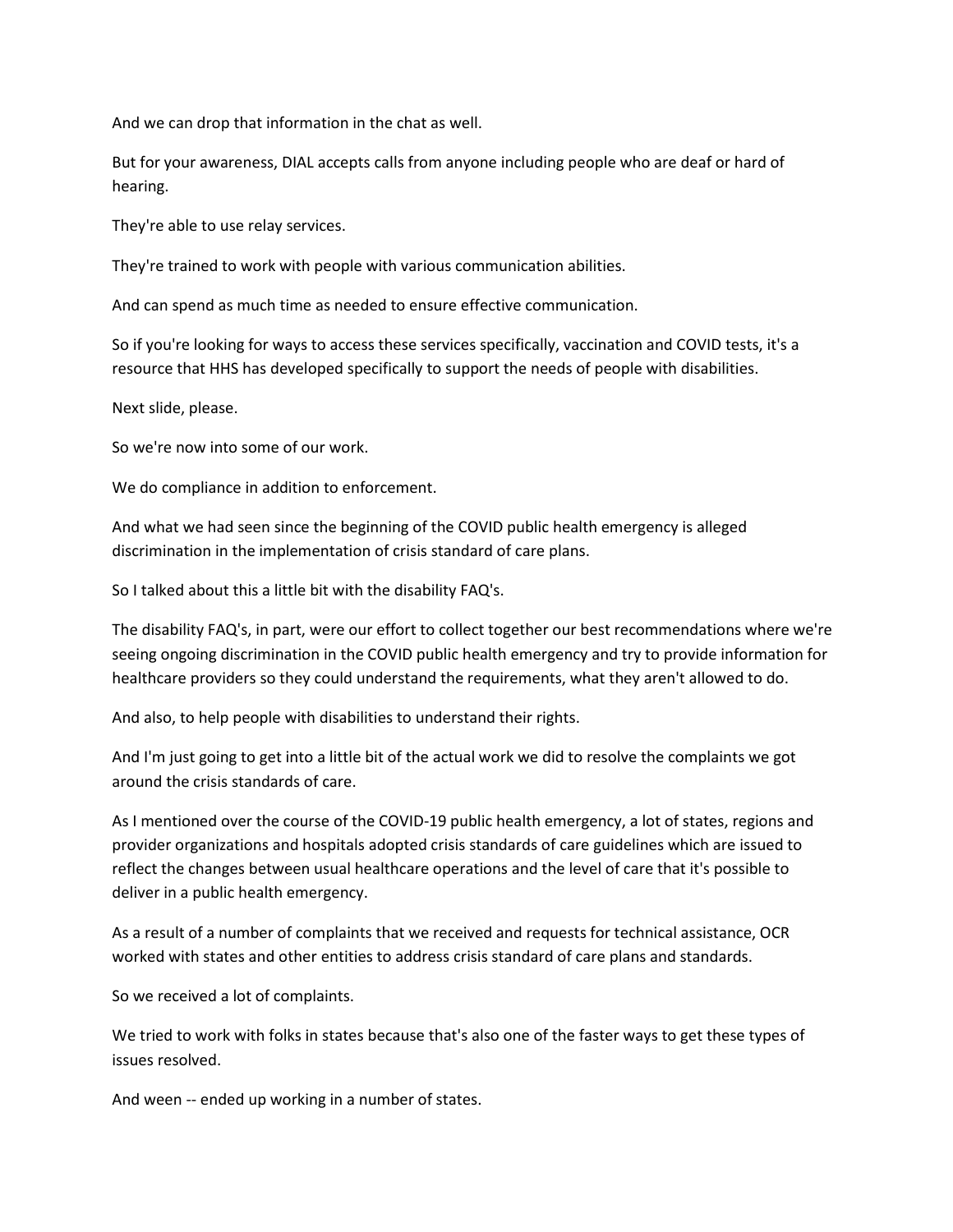We included a list here and there are others as well.

Helping COVID entities, hospitals and states that were issuing crisis standards of care understand what the requirements were and the limitations were in terms of being sure they were not discriminating on the basis of disability and other protected categories, we saw a number of complaints on age discrimination as well.

Particularly regarding their triage and definitely their allocation policies.

But we also saw other things like the visitation issues that I was mentioning earlier.

And the idea was we had to be sure that nondiscrimination was insured an allegation of scarce treatment resources in the midst of the public health emergency and COVID entities understood that full enforcement of civil rights laws were still in effect.

And we became aware through this process of multiple states that may have had or still have ventilator rationing guidelines, for example that would discriminate against people with disabilities by categorically excludeing them or excludeing people based on specific diagnosis in this time of crisis.

Even where people with disabilities would still have been well served.

For example, having access to ventilator use.

And so we moved to help educate folks to be sure that resource intensity or long term survival specifically were not used as an allocation criteria because those practices tend to either borrow or generally screen out people with disabilities from equal access to services, and we also helped folks understand best practices around the principles of nondiscrimination.

So we weren't always just talking about what role was required under the law.

But what were best practices for medical care that doesn't deny care and equal access to the basis of stereotypes, assessments of quality life or a person's relative worth as we discussed earlier.

We have been successful, most recently, at least an example of a relatively recent effort was technical assistance we provided in Arizona in the crisis standard of care context.

We used a collaborative process and the state of Arizona revised their guidelines to reflect both the legal requirements that we have discussed and best practices regarding the needs of people with disabilities and as a result, they updated their crisis standard of care plan to prohibit the use of long term life expectancy as a factor in allocating and reallocating scarce medical resources instead of requiring individualized assessments based on what we would say are irrelevant categories or providing categorical exclusions.

Arizona shifted to using the best objective available medical evidence which is what we definitely encourage.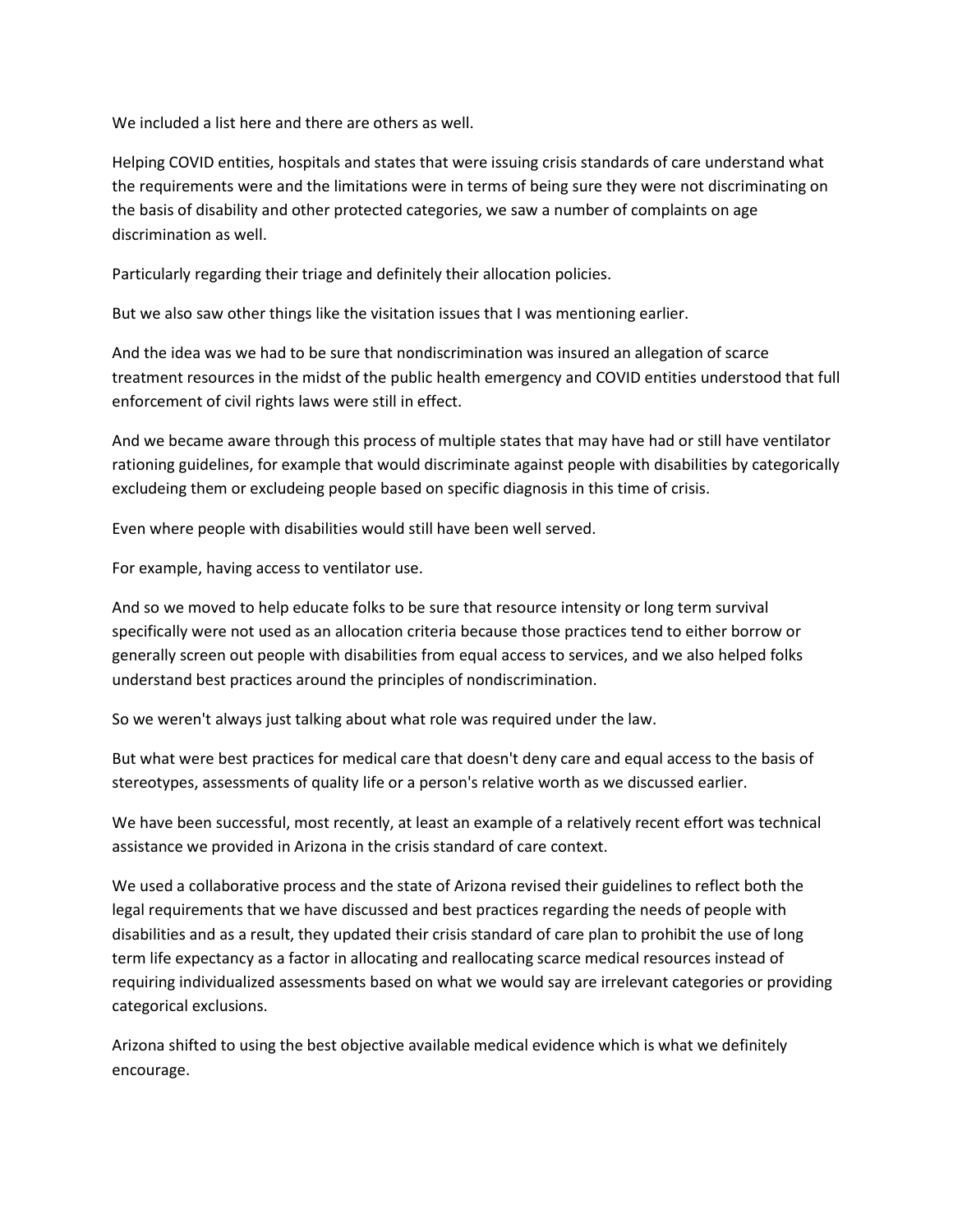And other important changes including reasonable modifications where they were necessary as we talked about in their use of clinical instruments for assessing patients with disabilities and making decisions about who got what care.

Protections against unnecessarily influencing patients into agreeing to the withdrawal or withholding of life sustaining treatment.

So, for example, requiring do not resuscitate agreements before care would be provided.

Those types of things were made clear were not either good practices.

Or in some cases, prohibited discrimination and we were able through these productive collaborations to help resolve some of the issues that had led to the complaints that we had received alleging discrimination.

Also plenty to say about our crisis standard of care work.

But we can save it for the Q&A, next slide, please.

Finally, a lot of our policy priorities have been targeted towards updated ruling.

So right now, we're working on two important rules, section 1557 and section 504 to protect the rights of people with disabilities.

Section 1557, some folks may recall, we have been through this process before.

We issued a final rule in 20167 and we issued a final rule in 2020.

And now, we are undertaking another proposal of making to make changes to the previous rule and reinstate broad protections from discrimination on the basis of race, color, national origin, sex, age and disability in health programs and activities.

And right now, we're still in the internal review process, but we're hoping to issue a notice of proposed rulemaking under 1557 in the near future.

This is me talking, not our official position.

But we're hoping to get it done by May.

And then secondly, we are also actively working on updating the section 504 regulations to address discrimination on the basis of disability by recipients of HHS funding and we may look as well at HHS conducted activities.

So we're hoping to clarify obligations, address issues of non-enforcement experiences and under case law.

And conform with changes in the law that have happened since the regulations were promulgated originally in the 70's under 504 and the ADA and other relevant laws.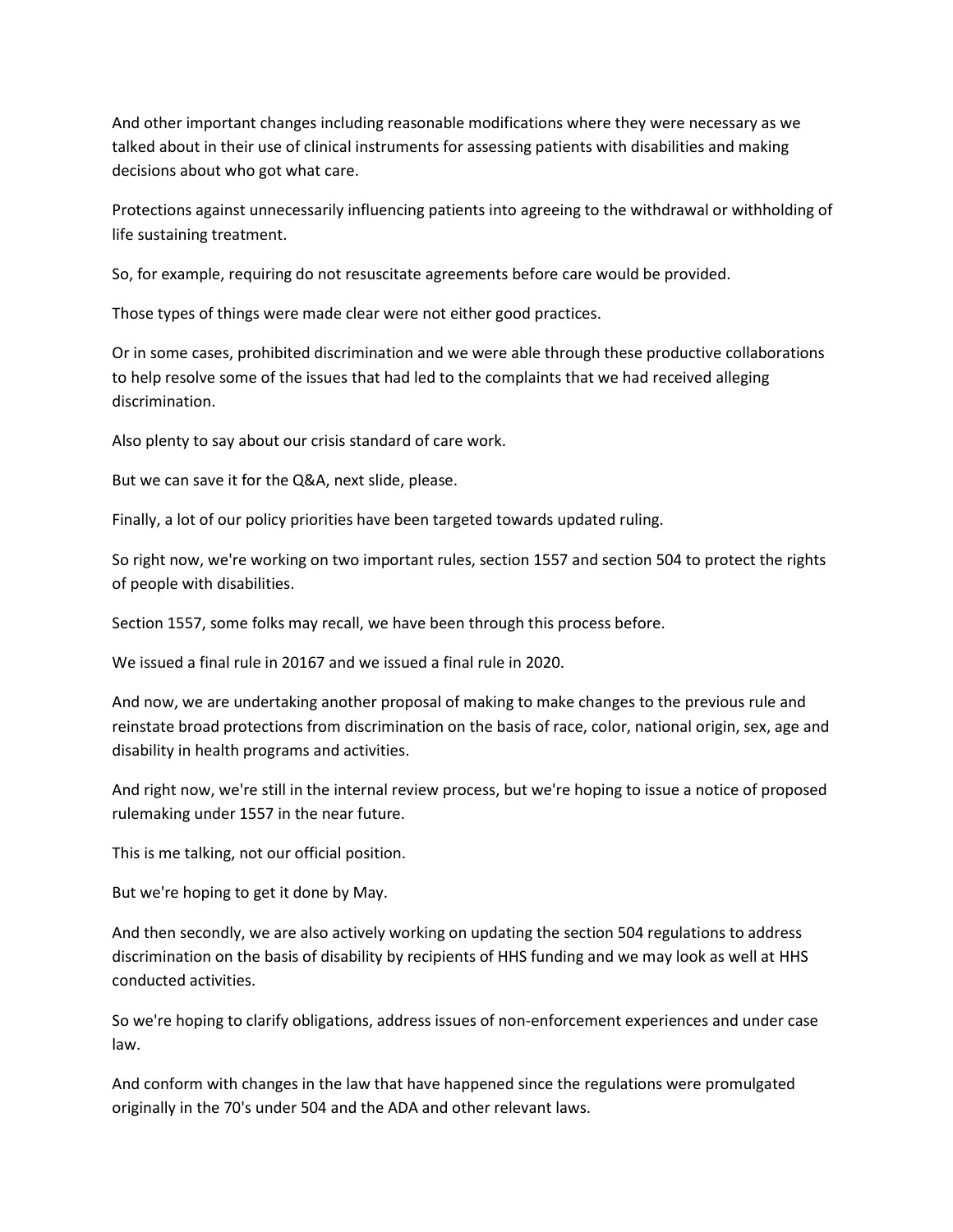If you look at the entry in the unified agenda, we found that some of the topics that we may consider, nondiscrimination requirements in the rulemaking include life of care, accessibility medical equipment, integration, crisis standard of care and a number of other areas so you'll definitely have a chance to publicly comment when those are published in the federal register.

And we really hope that you will.

And thank you so much for your time and attention.

I'm now going to turn it over to Katie to talk about some of DOJ's work in this area.

>> Hi all.

Next slide, please.

Good morning and good afternoon to everyone.

Again, I'm Katie and I'm a special counsel in the disabilities rights section here.

And I want to say that it's always wonderful to join the Pacific ADA center any time you can.

And to support the amazing work that they do in educating and providing technical assistance to the public in the disabilities space.

I also want to thank John and Molly and everyone for their work from day one of this pandemic.

It's been a pleasure working with them on some projects and supporting and cheering them on in others.

My focus today is to share with you some of the updated COVID related enforcement work and in particular, I want to focus on our work.

Regarding vaccine registration websites.

The disability rights section has been working diligently to ensure that individuals with disabilities are not left behind as the country gets vaccinated against COVID-19 whether through initial doses, boosters, the addition of vaccines for the 5 to 11 age group and in the future, those under 5.

Ensuring equal access to the potentially life saving VAK nation including by ensuring that individuals can independently and privately make vaccine appointments on line.

It's a key civil rights issue that's emerged from this pandemic.

The disability rights section working together with our U.S. attorney partners completed compliance reviews of the website a number of national pharmacy chains and identified issues preventing people with disabilities from having full and equal access to information about the COVID-19 vaccine and vaccination appointments.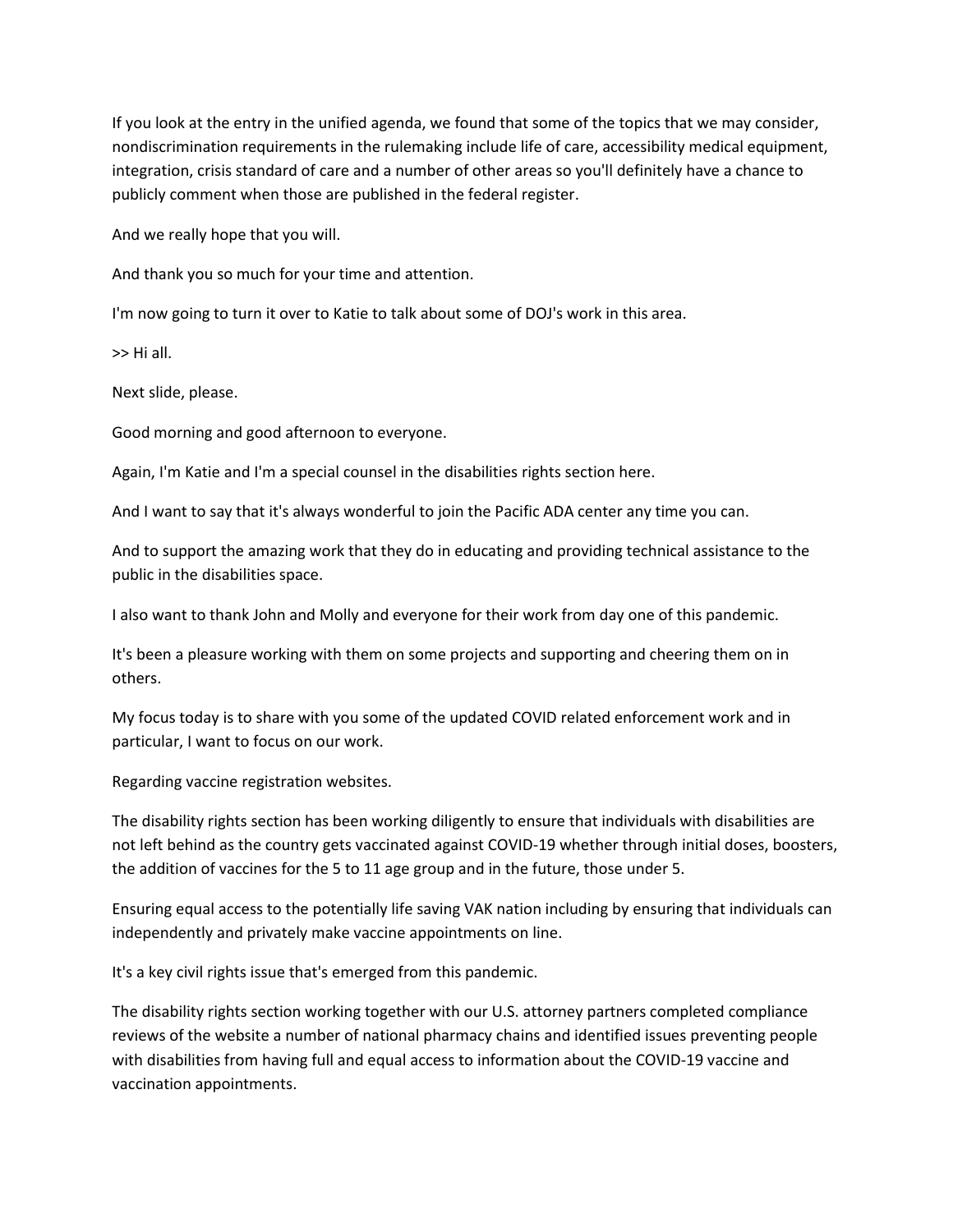People with disabilities especially those who use screen readers or have difficulty using a mouse were routinely blocked from making COVID-19 vaccine appointments on their own.

So I want to talk about some of the barriers that we identified in this space to really illustrate how significant those were and what folks were facing.

I want to talk about the results that we have seen.

But before I do that, I want to jump to the end so next slide, please.

And just give you a preview of what the end result looks like.

Where we are, where we landed as of this stage.

In the last five months, you'll see, we entered into title III settlement agreements with five pharmacy chains, CVS pharmacy which has 9,000 plus locations in all states and D.C.

Mejier that has approximately 250 stores in the upper midwest.

Kroger which has approximately 2800 locations in 35 states and D.C.

Hy-Vee which is a big midwestern hub and some in my home state of Iowa.

Go, Hawkeyes!

And riteAid that has approximately 2500 stores in 17 states on the east and west coast primarily.

So our approach to this from the very beginning was that we wanted to ensure that the impact of our work in this space would reach as broad of range as possible.

And I think this reflects that and let's say we just worked with Hy-Vee.

That's a regional chain and addresses only the midwest.

Maybe, you know, CVS or Rite AID would not pay attention so much, see it as a bit more targeted or one up.

By doing these compliance reviews and reaching this agreement with five -- with five pharmacy chains, we have in a way blanketed the country in terms of the relief that we sought.

Next slide, please.

I want to now on the next couple of slides just give you examples of the types of barriers that we identified when we were doing our investigations of these sites.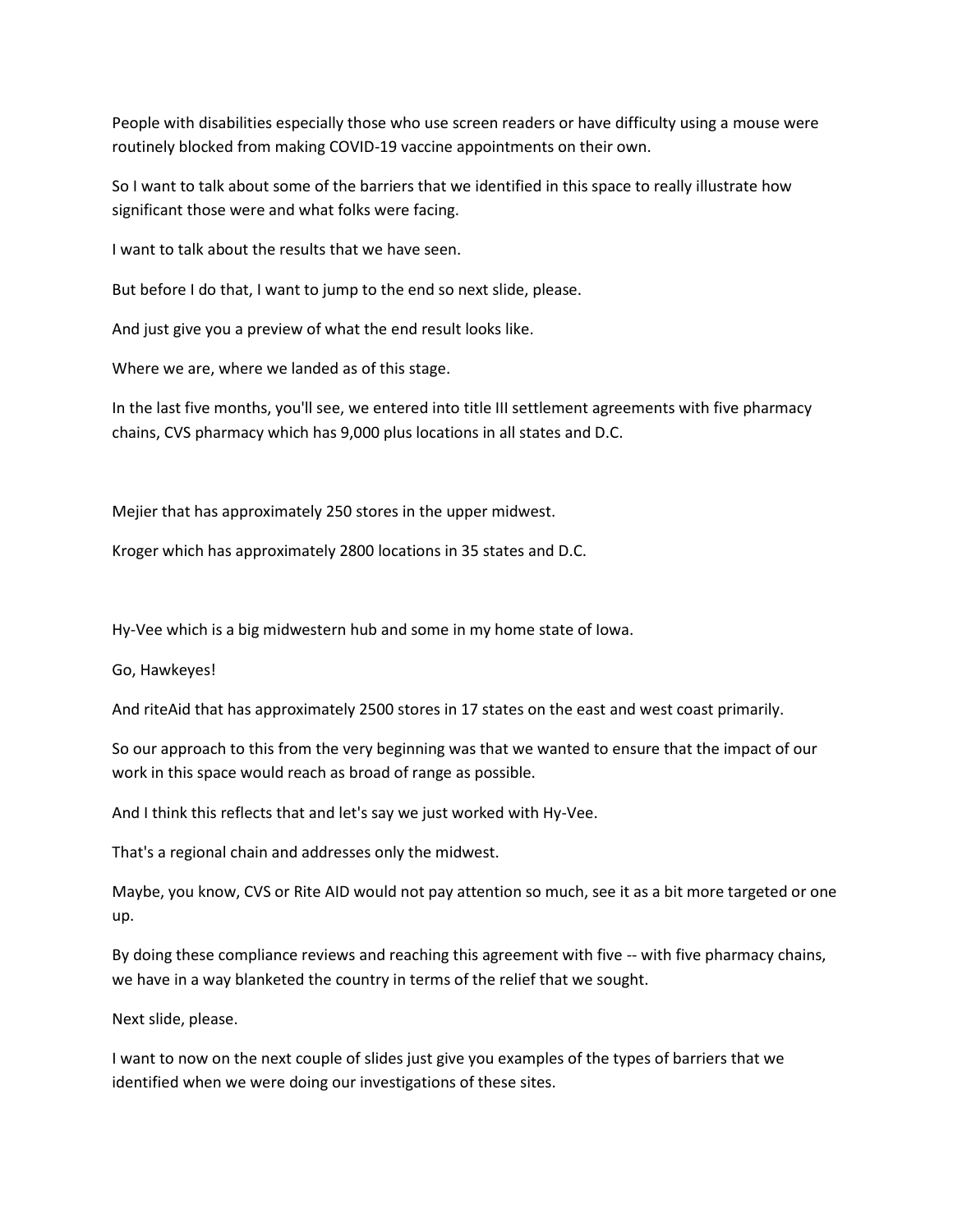On the Rite Aid website, the calendar used for scheduling vaccine appointments did not show screen reader users only available appointment times and people who use the tab key instead of a mouse could not make a choice on a consent form that they needed to fill out before SKEJ UMing their appointment.

On the Hy-Vee website, people who use screen readers could not hear the questions on the medical screening forms.

And People who used the tab key instead of a mouse could not select available appointment times.

The result of this on the next slide is that we were hearing, that people who could not -- well, two things, first.

If you'll think back on various points in the pandemic, it all seems a bit more civilized in terms of getting vaccine appointments now.

But there were times when it really was a race to get those appointments.

And if you couldn't get an appointment, you had to be able to navigate these websites to have a real chance of getting an appointment.

So people with disabilities who could not successfully navigate the websites had very few options at that time the appointments filled up extreme quickly.

And their only options for then to go to one of these pharmacies or another provider.

And hope that they could be seen at that time.

Maybe have to wait an extremely long time in a public space thereby incurring more risk.

Or go there, make an appointment and return sometimes multiple times.

So those were the kinds of complaints that we were hearing.

And really underscored that the alternative to using the website wasn't necessarily popping in to the Rite Aid and immediately being seen.

It really was causing harm, inconvenience harm and additional risk for people with disabilities.

Next slide, please.

Couple more examples.

On Mejier's website, those using the tab key instead of a mouse could not proceed past the very first step of the vaccine registration process.

Moreover, the portal did not always tell people who use screen readers what information they were supposed to put on scheduling forms including their first and last name, birth date and zip code.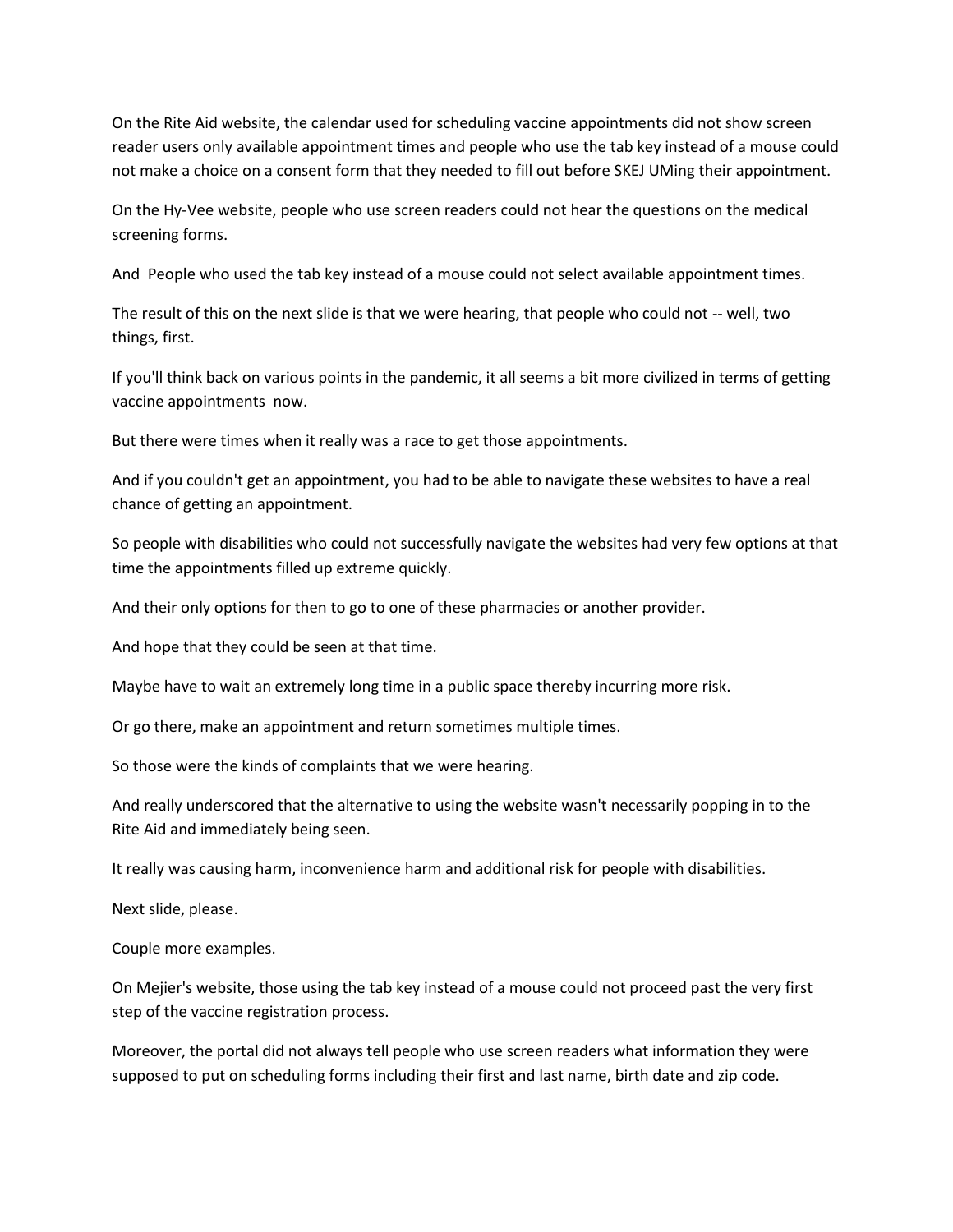They were often stopped in their tracks at some point during the process.

And on Kroger's website, critical medical screening questions about current COVID related symptoms, allergies, and reactions to previous vaccines were not read to screen reader useers.

When a screen reader user selected an available appointment time, the website said the appointment was unavailable instead of selected.

Next slide, please.

Finally, on CVS's website, the types of vaccine appointments offered for the flu or pneumonia or COVID-19 were not read audibly to screen reader users at the beginning of the scheduling process.

And on the page where you could pick a time for their appointment, screen reader users were told that all available times were checked even though the user had not made any selection.

Additionally, those who use the tab key instead of a mouse were not able to navigate past a request for insurance information in the registration process.

Next slide, please.

Again, this is a snapshot of who the players were here.

The five INTITSZ, CVS, Mejier, Kroger and Rite Aid.

We want to talk a bit about the agreements.

Next slide, please.

OK, these settlements provided relief that will enable individuals with disabilities to access COVID vaccine appointments on a level playing field with others.

The requirements include generally, all five there are, of course, some distinctions between the five.

In general, they all require the entities to make their vaccine registration portals conform with web content accessibility guidelines versions 2.1.

These are the agreement to require conformance with 2.1 as opposed to 2.0.

As you know, there are no technical specifications under the ADA for website requirements.

So again, in this enforcement space, every enforcement matter.

Every investigation, every negotiation is a matter of itself.

And so we're looking at the functional barriers that people are experiencing.

And what the best response in this instance is.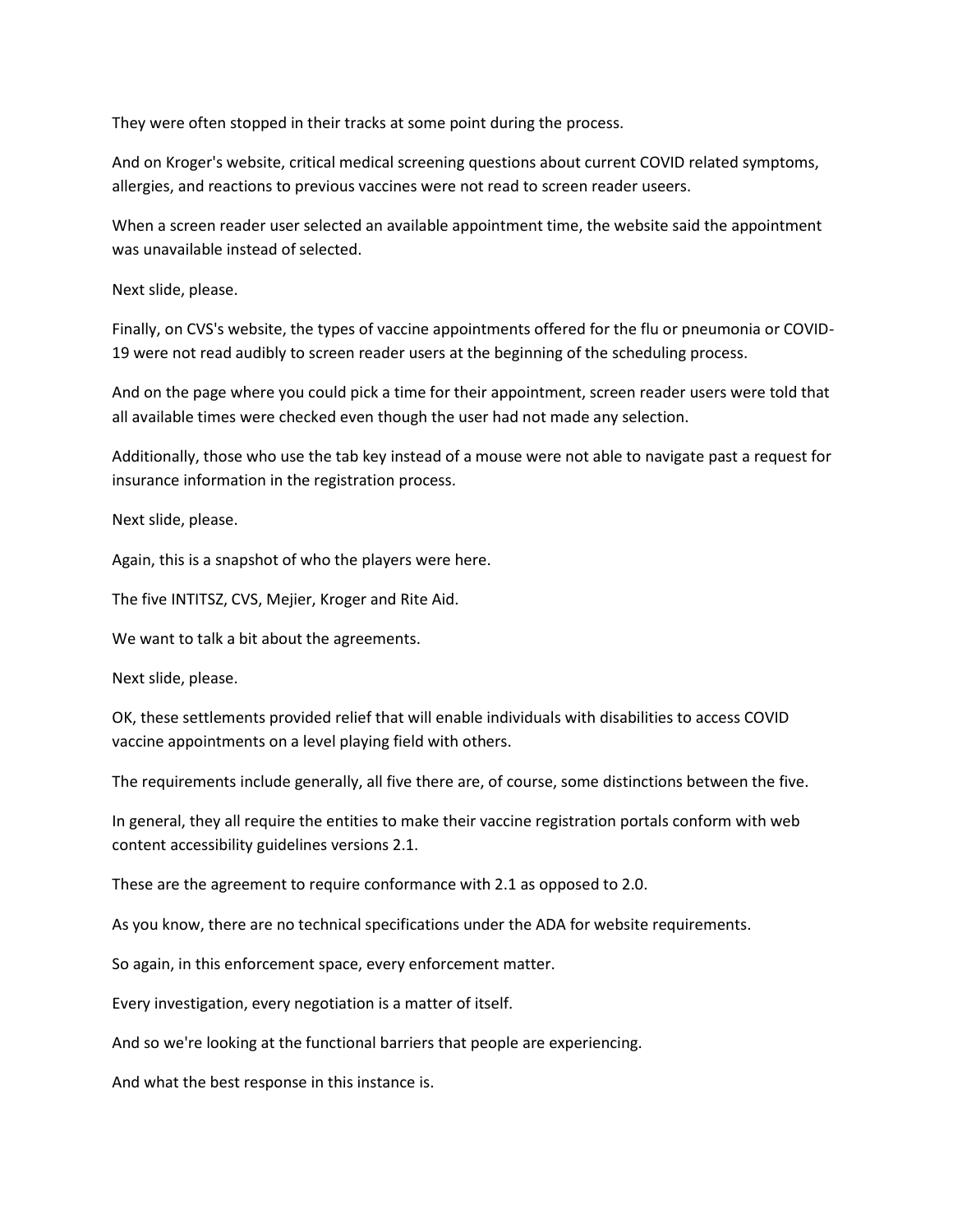And in this particular case, we agreed on 2.1 on level AA.

They also agreed to make automated testing for accessibility truly an integrated and routine part of website development and quality control processes for their vaccine related content.

The entities will use an automated testing score that we approved, you know.

Automated testing are not perfect and some are much worse than others.

And some are better than others.

And so, you know, our approval authority under the agreement, gives us some assurance that results will be reliable and successful.

But for that very reason, these tools are not a total solution.

The agreements are for requiring it to perform manual testing of their vaccine content including testing by people with disabilities.

This was an important piece of the relief for us because we want to make sure that they include people with disabilities where we use assistive technology, because those individuals have the perspective that a consultant might not have.

Especially if the consultant is not a person with a disability.

It can really bring the guidelines to life, so to speak, and help prioritize the, you know, the rehabilitation or repair of various barriers.

They are required to provide training about web accessibility to people who have responsibility for vaccine website content.

And again, there is quite frequent reporting throughout their agreement to the United States so that we really can, given the import of this particular function, and the need for this service being provided by these pharmacies, we want to be able to monitor closely and get in there and ensure that the entities are quickly repairing and quickly objecting barriers to identify either through the automatic control or through the general.

That's our approach to that.

Other than that in the COVID space, you know, our traditional approach to complaints continues here.

We continued to receive a constantly 30,000 complaints a year.

Every one of those is what can we do?

What's the appropriate disposition?

Many are shared with our U.S. attorney partners.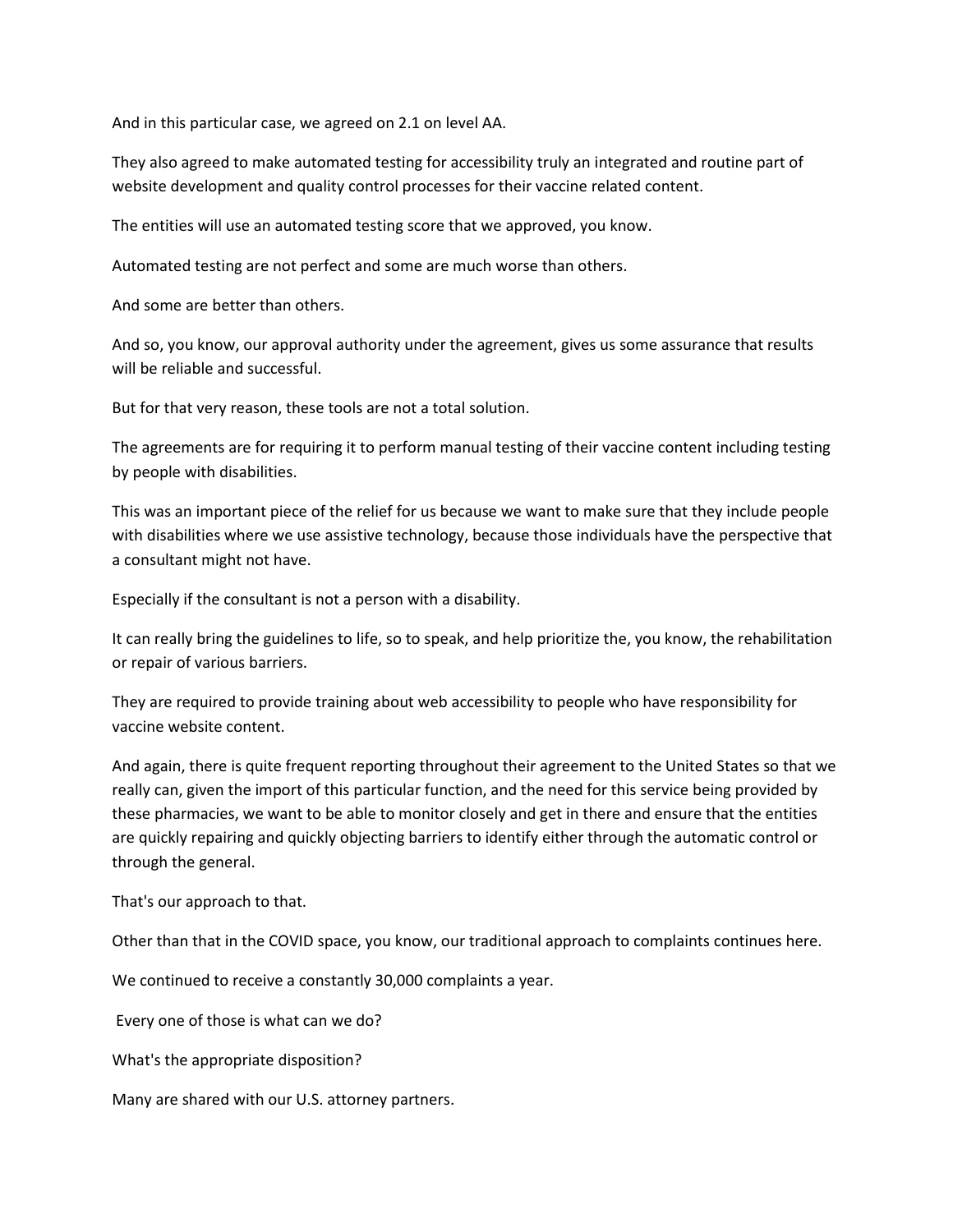Over 90 plus offices of those are doing affirmative ADA enforcement as well.

Many are shared with our federal partners that they implicate the 504 and title II entity.

And that is where I'm at in the COVID enforcement nutshell.

I'm going to go to the next page because I have you as a captive audience.

And I want to share a little bit about some of our other recent DOJ work in the healthcare or healthcare adjacent space.

I'm excited about it.

And I hope you will be, too.

First of all, I'd like to talk a little bit about how do we have work on combatting the treatment space for opioid use disorder?

This is really a concerted effort by the division and by the department to address the opioid crisis.

And the opioid epidemic that this country is facing.

The first thing I want to note for those that may not have seen it yet is our guidance on opioid use disorder and the ADA.

Which actually was just published on April 5th, not March 18th as I have on this slide.

This guidance explains the AD,'s protections for people with opioid use disorder, statement of recovery, including those who take medication, legally prescribed medications for OUD.

The publication is intended to people with OUD who aren't in a recovery to understand their rights under federal law.

And provide guidance for entities with the ADA on how to comply with the law.

The document is very plain language oriented.

It's meant for lay readers.

It includes examples in the -- health care, employment, corrections space.

Really the point is that when a layperson, non-lawyer, maybe non-medical provider were to look in this document, that they might see something that says to them, oh, I didn't even realize that I was covered by the ADA, you know, because of my opioid use disorder which I am in treatment for.

I'm doing very well on it.

I didn't realize that I was so protected.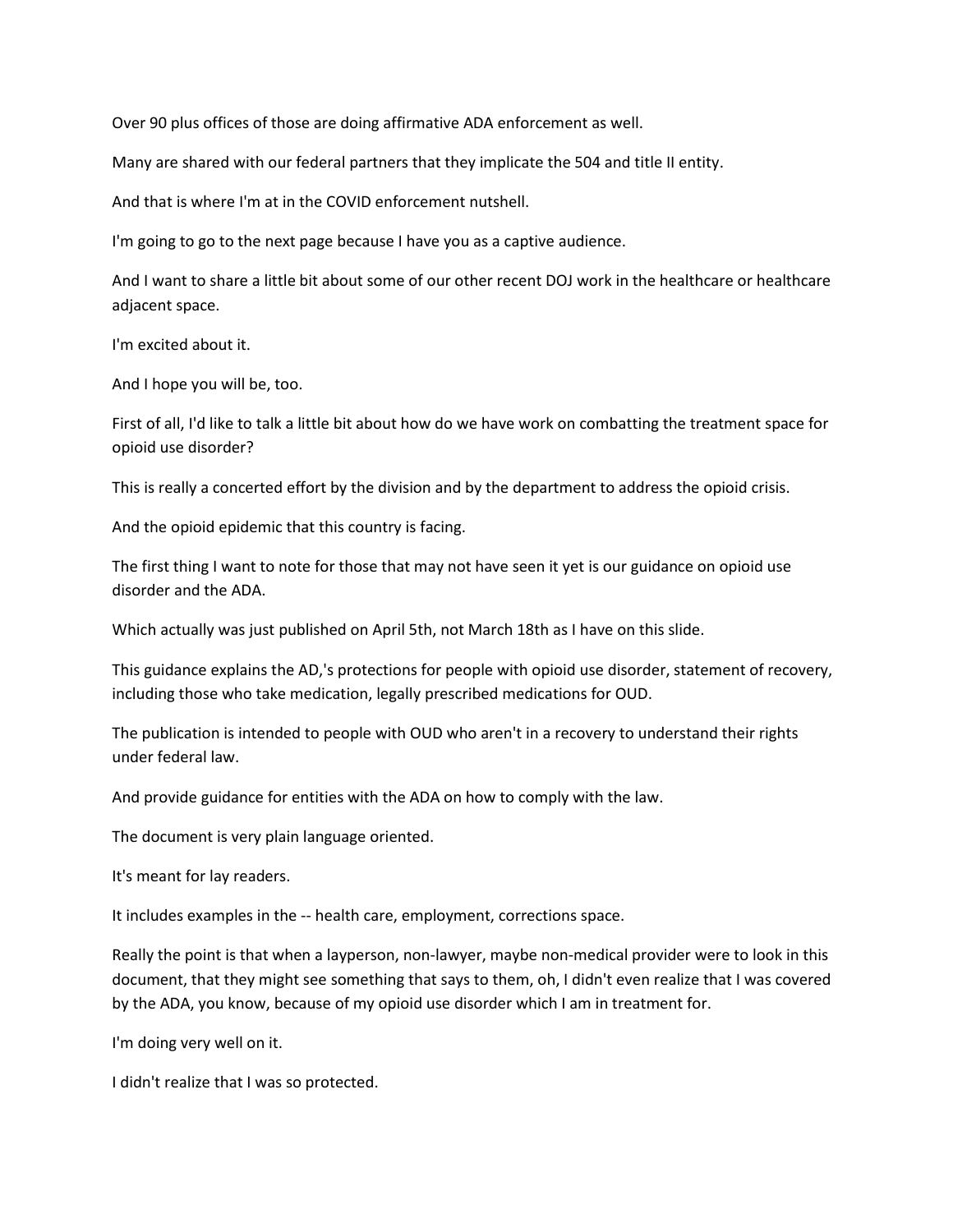But they are.

And this guidance goes -- our first one on this issue does a great job of explaining that.

Also done and continue to do a significant amount of complimentary enforcement work on this space.

And I just wanted to highlight very quickly for you, it's all available on ADA.gov.

On March 25th, the department issued a letter to the Indiana state board of nursing advising them of our findings that they violated the ADA by denying a nurse the opportunity to participate in a substance use disorder rehabilitation program because she takes medication for OUD.

The program is required for the individual to reinstate her nursing license and accordingly, this refusal to allow her to remain on it really is serving as an absolute barrier, a gateway barrier to her continued work in this profession that she loves and some of these are even more difficult to understand in light of the shortage of healthcare workers that we're facing in this country.

On March 17th, the department entered into a settlement agreement with a ready to work LLC, a Colorado based employment residential and social services program for individuals experiencing homelessness.

The agreement resolves allocations that the program denied admission to an individual because he takes medication for OUD.

That agreement along with that, includes compensatory damages.

And the -- on February 24th, the department settled a lawsuit against the unified judicial system of Pennsylvania alleging that it prohibits participants in its support supervision program from using medication to treat OUD.

So that matter is an active litigation.

The New England orthopedics surgeons settlement agreement from May 2021, allegations that the entity under title III is turning away patients who are also being treated with medication for OUD.

That agreement then includes also monetary damages.

And finally, I wanted to highlight in this space a Summer 2020 agreement with Massachusetts general hospital.

Which resolved allegations that the hospital denied a patient with cystic fibrosis for a lung transplant because he was being treated with prescription medication for opioid use disorder.

The patient was ultimately able to receive a lung transplant from a different hospital, not in the same state.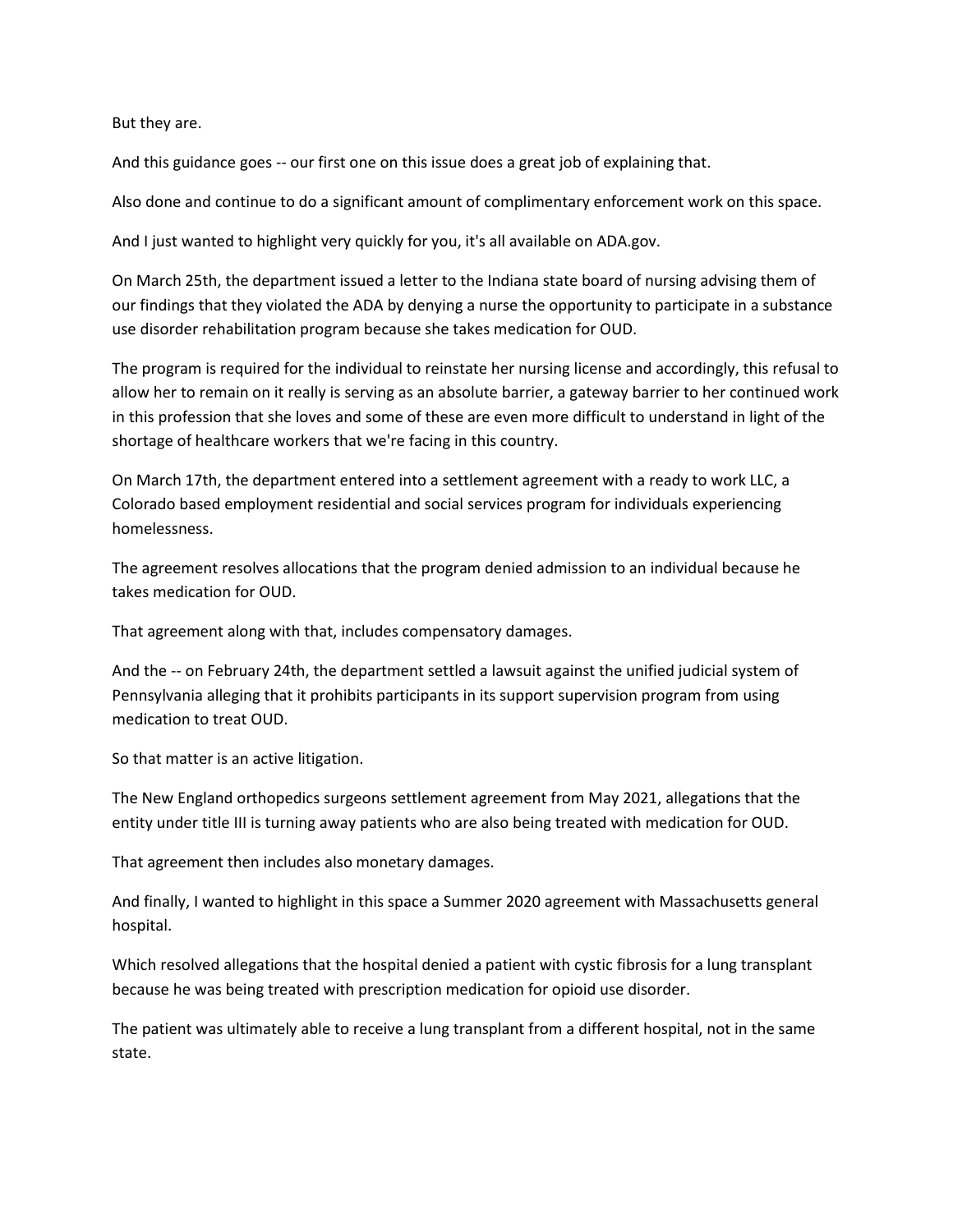Part of this process of organ transplant is that the patient needs to stay in the area where the hospital is for, I think a period of six months before and after the surgery and must have a dedicated person or caretaker who can provide support throughout the rehabilitation process.

In this case, this person's mother, and because he had to relocate to another state for his lung transplant that he could not get, she had to as well, had to leave her job and move from her Massachusetts home to another hospital.

While the patient recovered from the surgery.

The family and home community are both considerable financial and emotional distress.

So again, the recommendation involves a comprehensive and thoughtful relief and had to put in place processes and considerations that does not happen in the future.

But it also includes \$250,000 in monetary relief for the emotional stress and out-of-pocket expenses experienced by the family.

Next slide, please.

Just a couple of other quick things andful -- hopefully I can do it in two minutes so we can get to questions and comments.

Other recent lawsuits is an expanded lawsuit in the eyecare center in the southwest, PROITS multiple eye surgery, eye care centers mostly cataracts surgery in the southwest.

We've just added a minimum complaint to add allegations against American business partner which is the management organization that provides training, policies, guidance and staff for Barnet Delaney Perkins and a number of other eyecare companies.

So American vision partners expanded its scope potentially over 80 to 100 centers across multiple states in the southwest.

In the original complaints, the department alleged that ADP required patients with disabilities who need transfer assistance to use and pay for third party medical transports and transfer assistance as a condition in violation of the ADA.

The amended complaint adds allegations that they have also denied surgery outright to patients who need transfer assistance.

As you may know, the department has long standing technical assistance explaining that the need for and the reasonableness of providing transfer assistance for people with disabilities and ventures into a numerous settlement agreements around this issue.

In February 2022 of this year, we entered into two decrees to resolve lawsuits against two health care providers in California who denied routine gynecological care to a patient because of her H.I.V.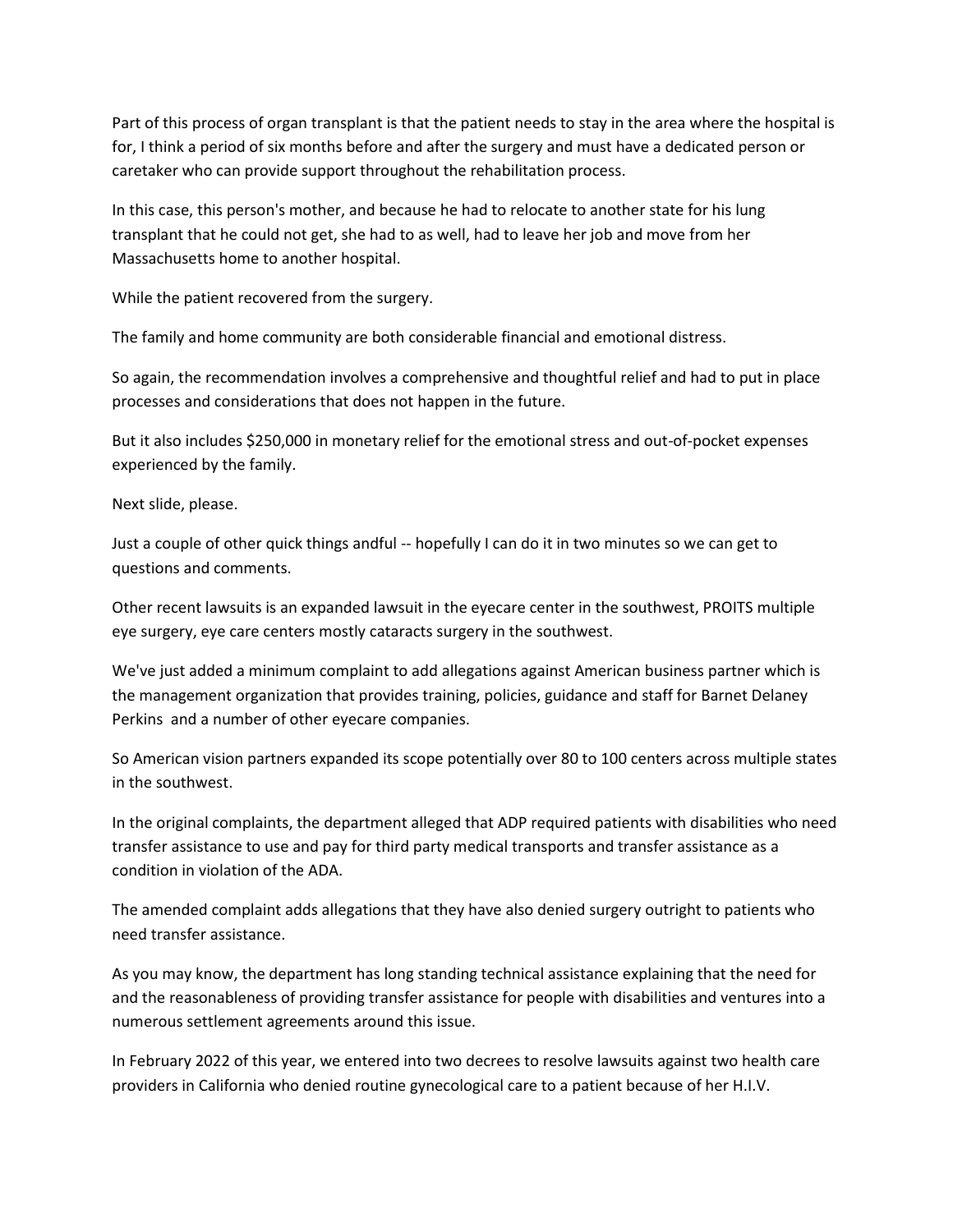Routine care included a pap smear.

Very routine work.

The consent decree involves some relief, monetary damages for the complainant and civil penalties to the United States.

And the last matter, I wanted to highlight for you.

Was an October 2021 resolution that kaiser foundation helped.

This is an effective communication agreement similar to ones that I'm sure you've seen many times.

You know, comprehensive inJUKTive relief.

The investigation revealed that approximately 400 instances over a four-year period, an interpreter was requested either by staff at these kaiser facilities or directly by patients and companions or in addition to that.

And none was provided.

So the investigation really revealed systemic significant violations that resulted in, you know, significant ways to communicate.

In addition to the relief, this settlement establishes a \$1 million fund to pay claims to both patients whose rights were violated.

And last thing on my list is I wanted to make sure that folks had seen the department issuance I have this, I don't.

But very recently, guidance on the website accessibility and the ADA and again, this guidance discusses a range of topics including the importance of what accessibility, it discusses barriers that inaccessible websites create for people with disabilities.

When the ADA requires accessibility and some very plain language with helpful tips on making web content accessible.

And other information.

It again is also a reader friendly layperson friendly agreement.

So that is it for me!

And I want to make time for questions and answer period and hear from you.

Thank you all for letting me share.

Some of our work.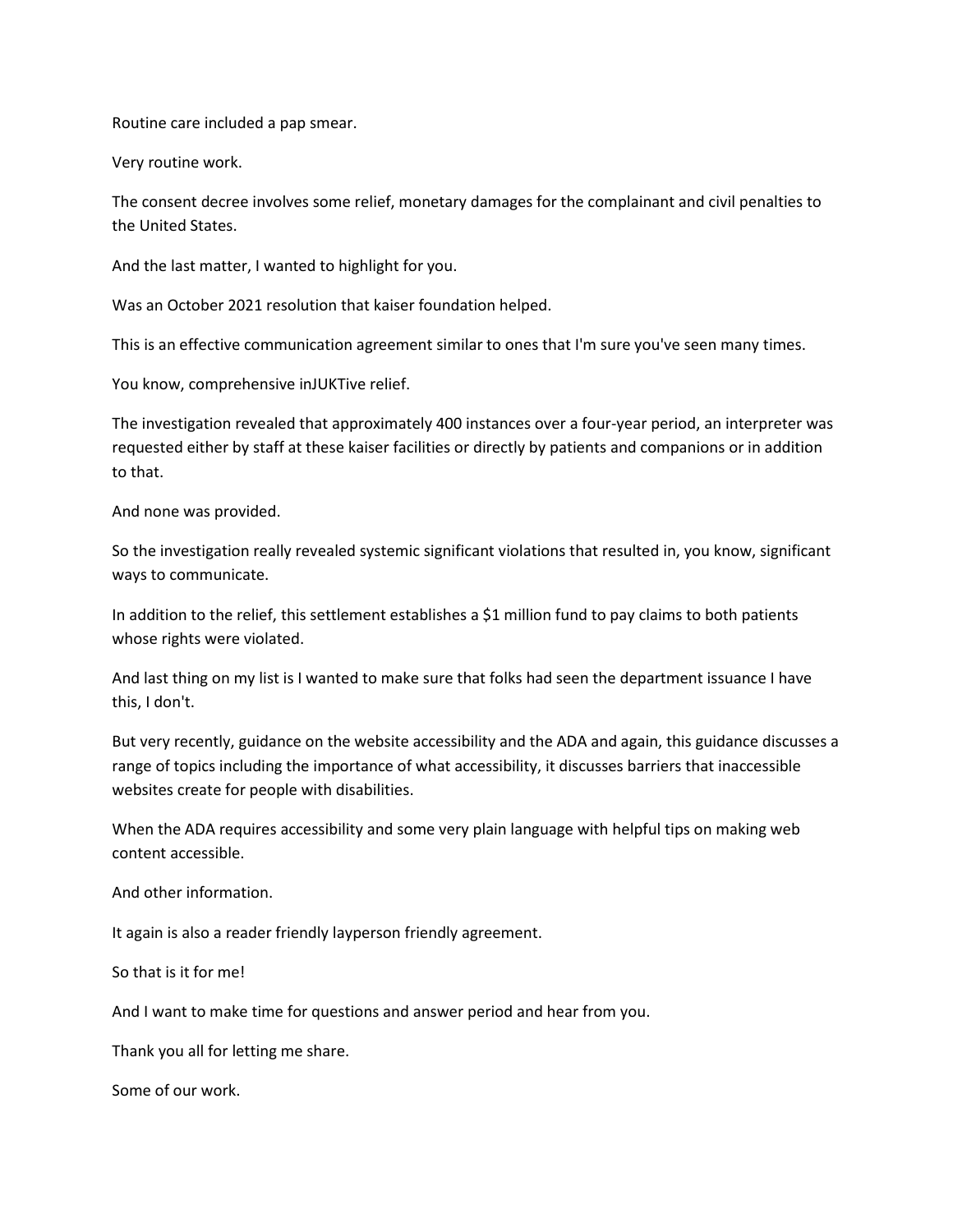>> Thank you so much, Molly and John and Katie.

And your incredibly wonderful presentation of information for everyone.

All right, everyone.

This is the time for you to submit your questions in the chat window if you have not already.

And we'll get to those right now.

So here's -- we'll start here.

And we'll go back to some questions from the beginning.

This was aimed at Molly.

Can you review more specifically which entity will address accessible medical equipment?

And when we might see this?

>> Sure, this is Molly.

Thank you for the question.

And I want to echo John and Katie's thanks to everyone for your time today.

And inviting us here and listening and talking to us about these important issues.

I had mentioned specifically that OCR had included in the entry on the section 504 regulation in the unified agenda that we were considering including accessible medical equipment.

Both of these regulations are currently under development so I'm not at liberty to pinpoint which, if either, of the section 1557 or 504 will include a provision on accessible medical equipment.

I can tell you it's something that we're looking at very closely and take very seriously.

In terms of the sequence and in coordinateing with our other federal partners as appropriate as well, in terms of the sequence, 1557 should be out the door, fingers crossed that everything goes well in the near future.

Meaning publishing the federal register for public comment.

504, we are working on it feverishly and we hope to have it published as soon as we can.

But I can't give you a specific date.

You can look for an updated date in the unified agenda for spring of 2022 which should be released fairly soon as well.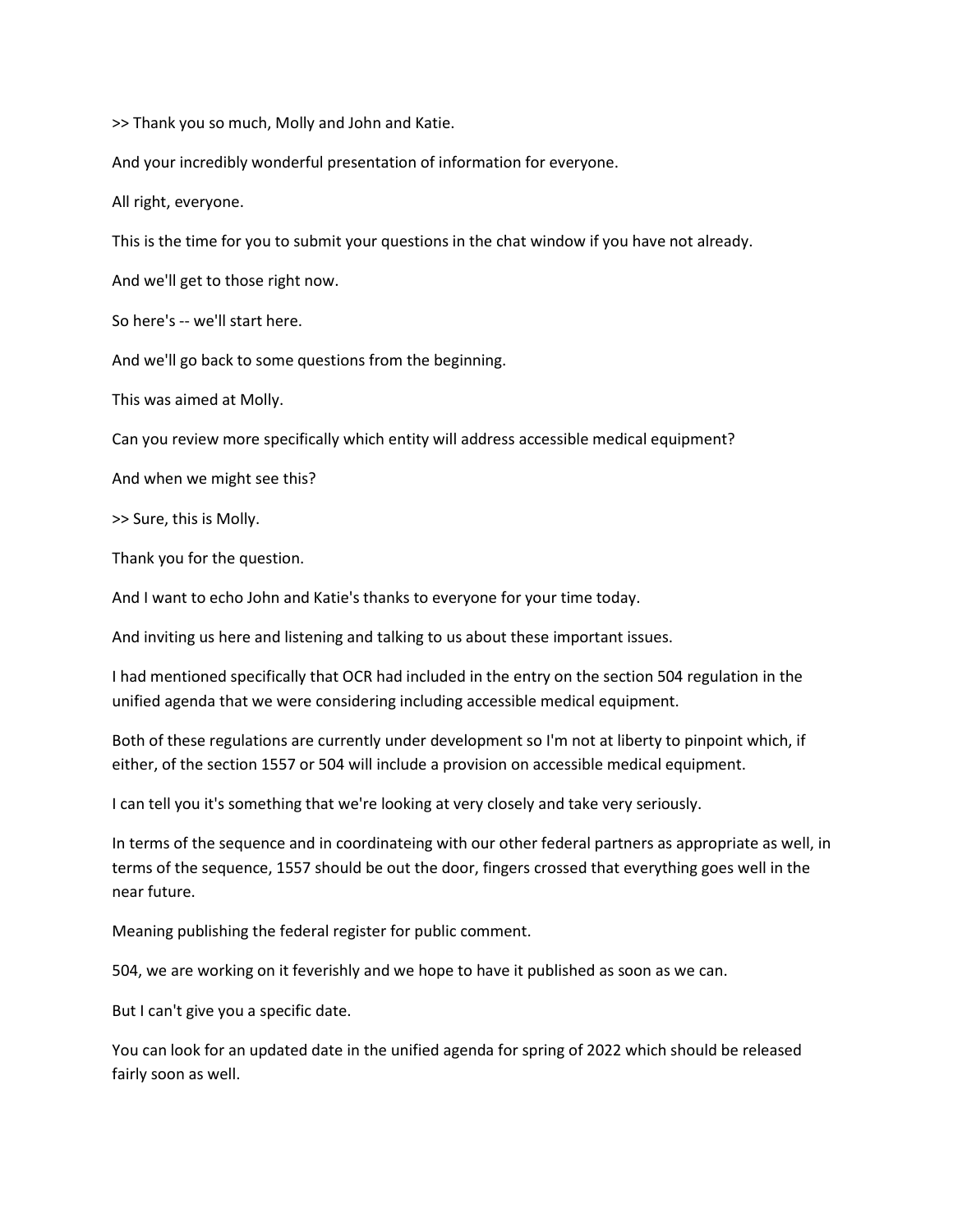I hope that's helpful.

And thank you for your interest and we really, again, encourage folks to comment on both rules when you have the opportunity.

You can also ask for meetings with OCR or the director or HHS and the secretary if you have specific issues or concerns that you think HHS needs to consider.

>> All right, thanks for that.

The next question and maybe for everyone, beyond COVID, can you review more specifically the new stronger rules that are needed to accelerate future compliance and what monitoring and enforcement changes are needed to embed and sustain these lessons for the future?

>> Hi, this is Katie.

I can say that one of the things that we're thinking a lot about is how to -- how to create the relief so it does ensure that the changes needed are embedded and sustained.

And that can go into how long should this agreement be?

Should it be a consent decree where there's courts, where there's a quick way to get to the court if we see violations or if we see things going down the wrong path.

But, you know, again, it's really that is the goal when we're crafting these agreements is not just to get whatever it is immediately fixed but so often, you also need complimentary sort of culture change and education.

Certainly education and training and not just a one shot training at the beginning of the agreement.

But we'll see, I think, routinely these agreements will have annual training or -- and various ways to, again, try to do exactly that embed and sustain whatever the needed change is.

>> All right.

Thank you for that.

And maybe even a related question to that.

But specifically, about the one thing that you covered for how many years will you be monitoring the website agreements?

>> The website agreements, I believe they range in terms between maybe 30 months and three years.

Three years is typically what our agreements tend to be around.

But yeah, so I think, you know, that does give us a chance to sort of ride out some of these ebbs and flows in the pandemic, you know, space.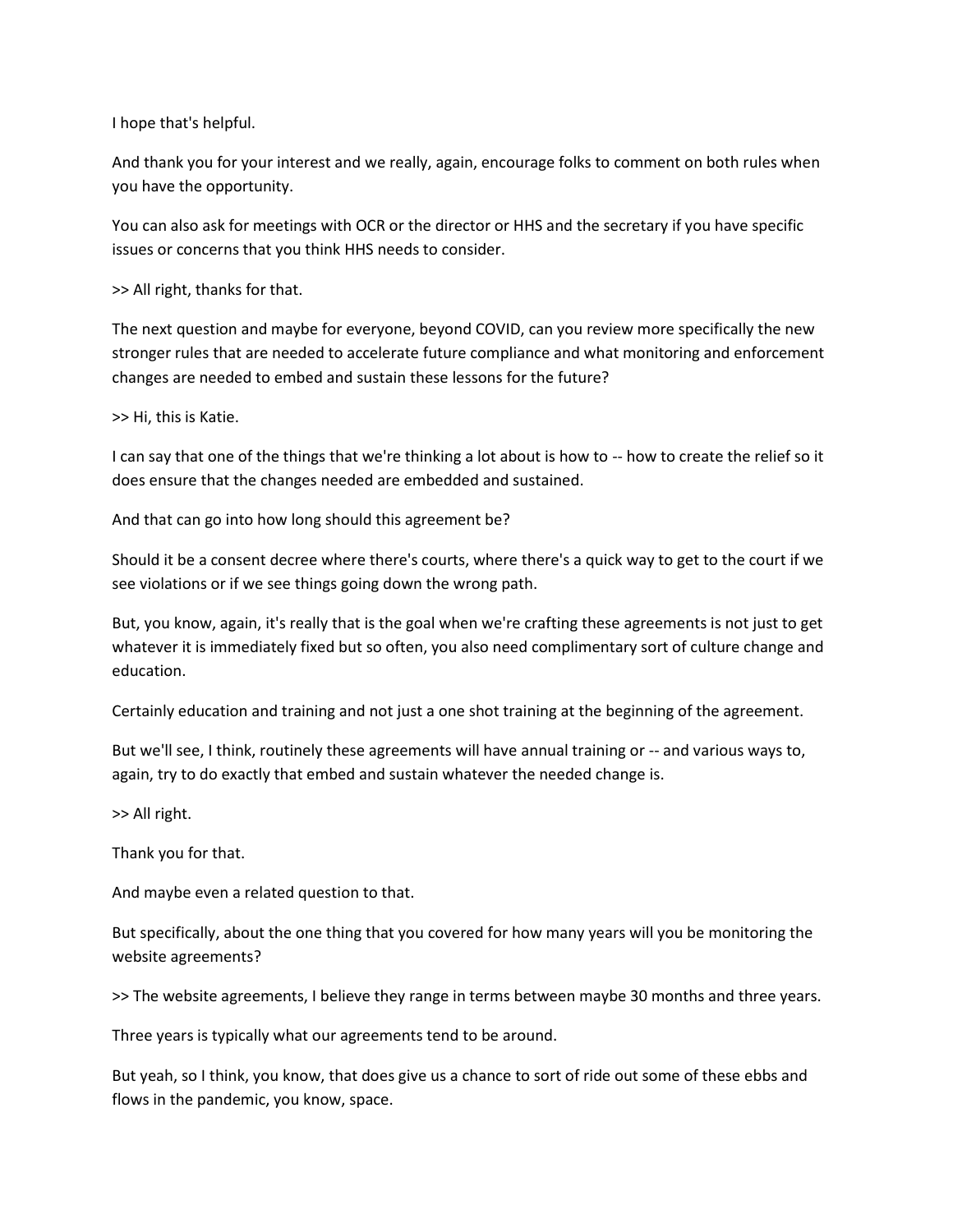Which is something that we also wanted as well.

Want to make sure it wasn't too short of a time.

We weren't too optimistic about where this COVID-19 was going.

>> Great.

The next question arose when you were discussing the case about being denied a transplant.

Does this mean that unvaccinated people cannot be discriminated against and denied a transplant?

>> That is a great question, and I think it implicates all kinds of things.

It feels a little bit like the analysis that Molly was talking about in the crisis standards of care space.

It's still a little bit like my case, you know.

I think you would analyze it in the same way.

A reason a person cannot be vaccinated because they have a disability which would pull them into the protections of the statutes.

And then you would have to look at, you know, the reason that were offered as to why it is that an unvaccinated person could not successfully, you know, be a transplant patient.

So these are -- all of these cases in this space are very, very, you know, have a lot of medical stuff.

And then as well, you know, seen experts and dive deeply into what is involved in, say, in this instance I believe it was a liver transplant.

So I think that's the bottom line is the general rule is that a person cannot, should not be denied a transplant on the basis of disability.

Barring some truly valid objective medical reason why it is that that transplant was not possible for that person.

In our matter, what I believe, you know, if I recall, there was a concern for with interactions between the opioid use medication and pain management afterwards.

There were concerns about compliant concerns with the post treatment.

There have been a real absence of communications between the transport, transplant team, and the patient's OUD treatment team.

Both of those were within the same hospital.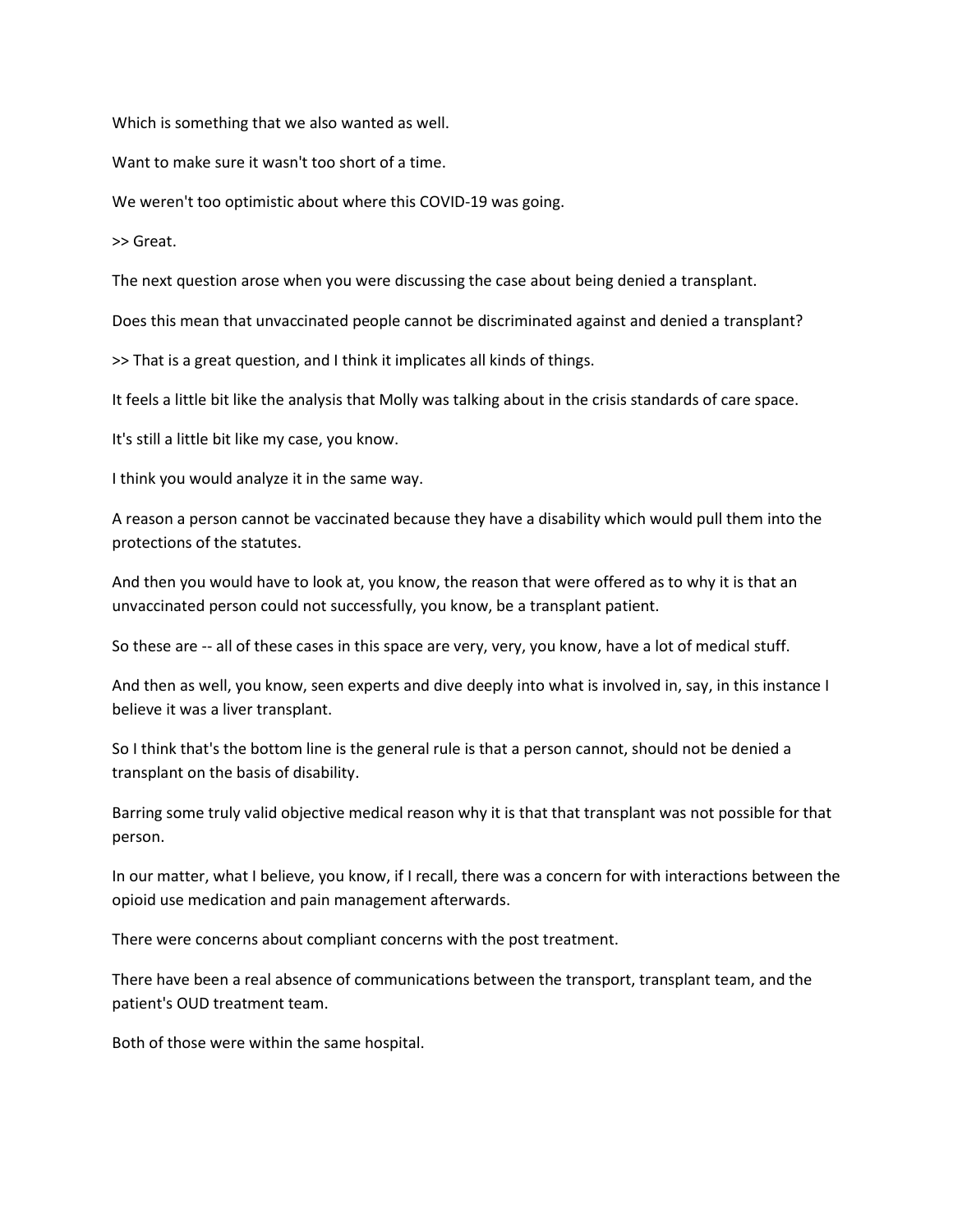But there was no talking so there was a lot of, you know, assumptions and misinformation being relied on, we felt in the medical transplant space that was not accurately informed or not sought from those who could have provided the expertise in the OUD space.

Again, it's going to require a holistic approach or a whole team approach to these issues.

>> All right, thank you very much.

The next question -- has the department issued any guidance about healthcare providers needing to provide effective communication to people who benefit greatly from lip reading?

Lip reading is used by many people who are deaf at the higher speech frequencies to "supplement" what they can hear.

Masks have greatly hampered the ability of many people with severe hearing loss to lip read.

>> Right.

I will say, though, that the CDC has information on its website which I believe even where masks are required, if there are guidance now contemplates what people can pull down their masks where needed to allow people who need to lip read to do so.

So, you know, I think that is a really good question.

And I do think that it is an issue that we've seen on our technical assistance line and things like that.

So, you know, I agree that would be helpful to have some guidance or technical assistance.

>> This is Molly.

I can just add that I'm not aware of any specific guidance that either OCR or HHS generally has issued on that issue in terms of nondiscrimination requirements.

I can tell you it is something that we've seen in some of our complaints and have thought about.

And so appreciate you bringing it to our attention and we'll give it some thought.

>> I think that the variability of the -- of the disease has made it hard, and, you know, the changing CDC guidance.

At the beginning, it was thought that the risk was so high that any removal of masks, I mean, I think sometimes with the evolving science, it's a little bit harder to ascertain like what is the violation vs. What is the best practice?

In this space.

>> All right.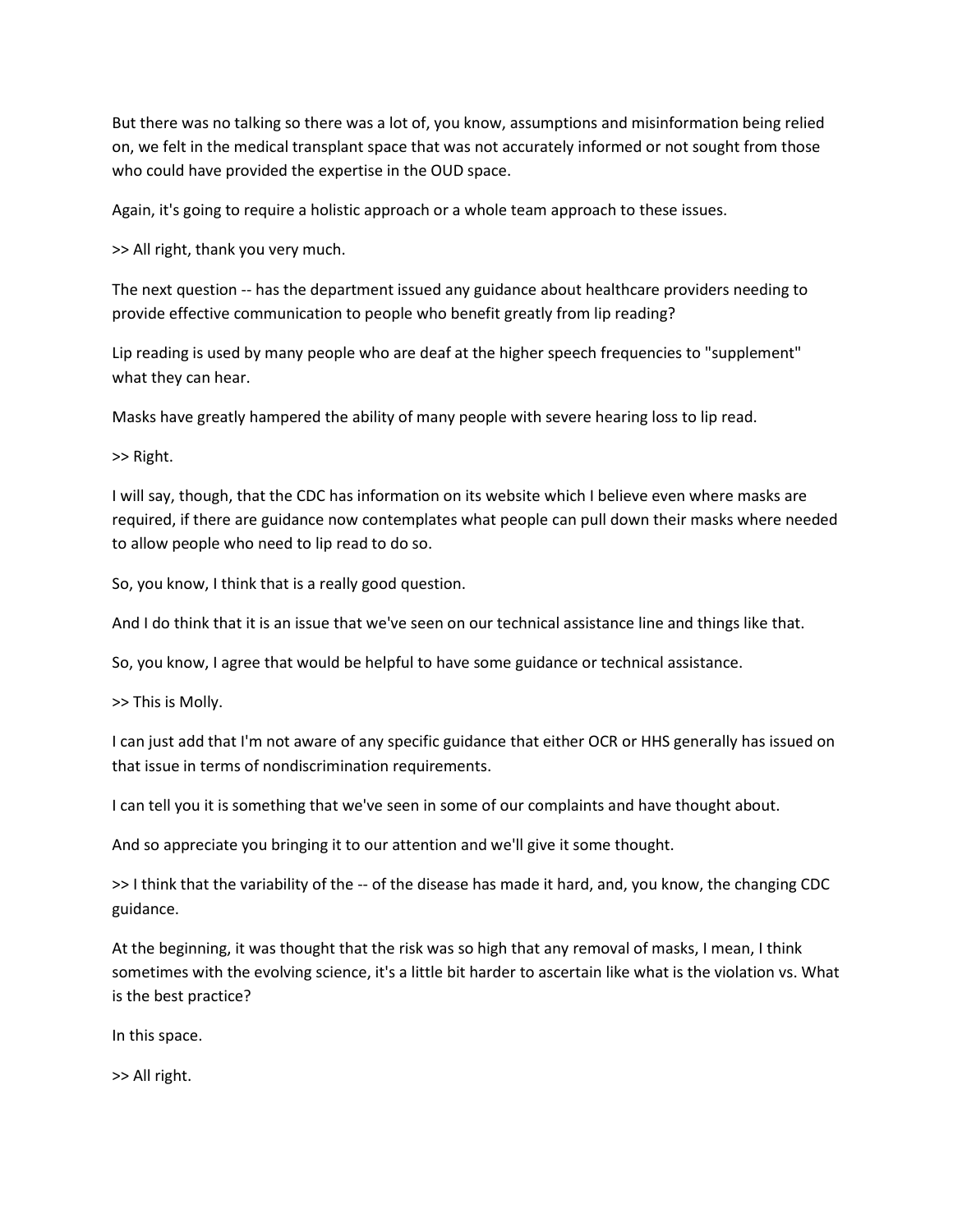Very good.

Next question.

Curious if most of the complaints about emergency care standards were about actual denials of care or objections to discriminatory standards?

>> This is Molly.

And I think what the question is getting at is the crisis standard of care context.

So person asking the question, if this isn't getting what you are wanting to learn about, then definitely follow up.

But the types of complaints we received were both sort of systemic of what the policies were on paper.

And I guess if I had to say, if it was one of the other, I would say primarily the complaint that we received were about policies that were written that on their face excluded people with disabilities on a discriminatory basis.

But, unfortunately, there are, you know, real life applications of that that we saw impacting people.

>> And let me also mention that there has been a previous Webinar that we had on an analysis of strength, of crisis standards of care that we did about a year ago.

And so you can go back into the archive and look at that to get more detail about how people were looking at crisis standard of care at that moment in time.

If that's helpful.

All right, well, we realize that many of you may not -- may still have questions for our speakers and apologize if you didn't get a chance to ask your questions.

They have put their contact information there.

And you may be able to ask them a question by E-Mail.

Or if you know that this is a -- if your question is specifically an ADA question, you can also contact our - your regional ADA center at 1-800-949-4232.

And our TA's will be able to answer those questions.

You will receive an E-Mail with a link to an on-line session evaluation.

Please complete that evaluation for today's program as we really value your input and want to make sure they are aware of the value of these Webinars.

We want to thank our speakers today for sharing their time and knowledge with us.